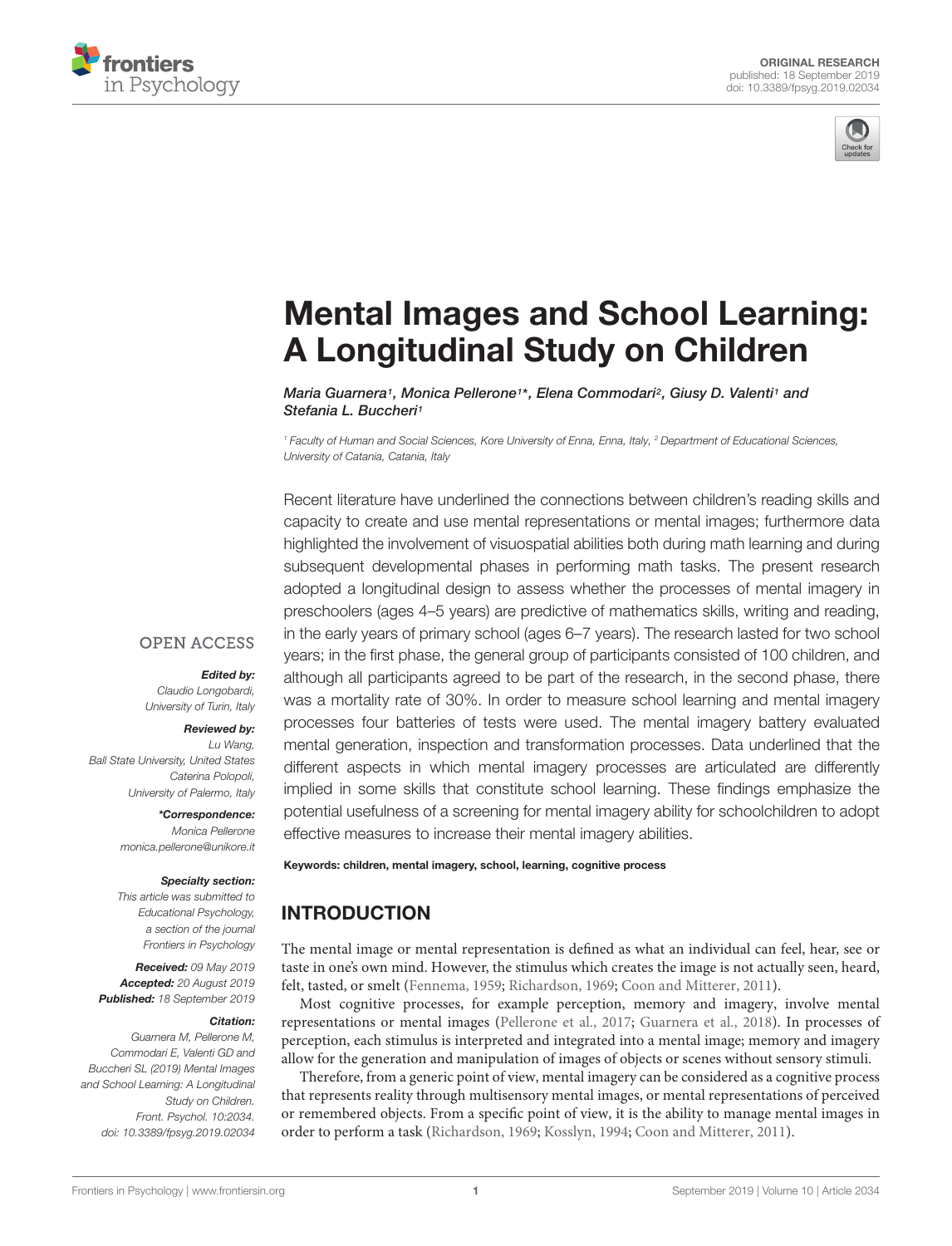[Kosslyn](#page-11-3) [\(1999\)](#page-11-3) described different mental imagery processes such as generation, inspection, maintenance, and transformation.

[Pearson et al.](#page-11-4) [\(2013\)](#page-11-4) provide a clear definition of these different processes. Generation is the capacity to create mental representations without a perceived stimulus. In particular, an image can be created directly from immediate perceptual information, (for example, someone can look at a picture of an object, create a mental image in their mind, and then maintain this mental image as they look away or close their eyes) or created entirely from previously stored information held in long-term memory.

Maintenance describes the capacity to maintain images in the short-term memory. In fact, once generated, a mental image is subject to rapid decay with an average duration of only 250 ms, which corresponds to the time necessary to make an eye movement [\(Kosslyn,](#page-11-2) [1994\)](#page-11-2). This brief duration means that active maintenance of the image is required to perform other imagery processes (inspection or transformation).

Inspection is the capacity to explore a generated image in order to interpret an object-based characteristic or spatial property of the image. For example, to describe the shape formed by a fox's ear a person would generate a mental image of a fox and then examine the shape of the ears within the image in order to produce a response [\(Kosslyn et al.,](#page-11-5) [2001\)](#page-11-5).

Transformation is the capacity to modify mental image. Two of the most extensively researched types of image transformation are that of mental rotation, the ability to rotate mental representations of two-dimensional and three-dimensional objects, and image restructuring, in which the interpretation of a mental image is changed or modified in some way.

Literature have underlined the connection between children's reading skills and the capacity to create and use mental representations [\(Ehri and Wilce,](#page-10-2) [1982;](#page-10-2) [Share,](#page-12-1) [1999;](#page-12-1) [Apel and](#page-10-3) [Masterson,](#page-10-3) [2001;](#page-10-3) [Bara et al.,](#page-10-4) [2004;](#page-10-4) [Pellerone,](#page-11-6) [2013\)](#page-11-6). Reading skills are characterized by the capacity of acquiring orthographic and phonological representations and being be able to create connections between them [\(Ehri,](#page-10-5) [1995;](#page-10-5) [Metsala and Ehri,](#page-11-7) [1998\)](#page-11-7). The relationship between the development of learning, such as reading and writing, and the capacity to form mental images of viewed words has been also measured by researches conducted on subjects with dysgraphia and dyslexia. [Koenig et al.](#page-11-8) [\(1991\)](#page-11-8) discovered that individuals with dyslexia performed worse than those without dyslexia on mental generation tasks, only when the stimuli were letters, but not when diverse stimuli were used. According to the authors the difficulties which people with dyslexia faced could be related to problems in the integration process of the segments which compose letters in a mental image. Examined the mental rotation ability in children with developmental dyslexia aged 7–9 years. They used tasks including three-dimensional figures, mental rotation of letters, and colored pictures of humans or animals, founding that individuals with dyslexia tend to be impaired in mental rotation for all three stimuli; furthermore, subjects with dysgraphia seem to manifest similar difficulties. In particular, a study conducted on individuals with dysgraphia showed that the errors in writing tasks may be linked to a buffer graphemic deficit [\(Yachini and Friedmann,](#page-12-2) [2010\)](#page-12-2). [Roncoli and Masterson](#page-12-3) [\(2016\)](#page-12-3) analyzed a 10-year-old

child with spelling difficulties but good reading abilities, showing that the child's performance on a 60-word (45 regular and 15 irregular) dictated task was lower than that of a group of peers. The child's visual-memory performances, verbal shortterm memory, rapid naming, and phonological awareness, were similar to those of the comparison group, but the child's difficulties were related to mental representations of letters; in fact, the child was usually capable to report the first three letters of arrays.

Visual-spatial representations are used extensively in mathematics [\(Kirby et al.,](#page-11-9) [1988;](#page-11-9) [Hegarty and Kozhevnikov,](#page-11-10) [1999;](#page-11-10) [Kozhevnikov et al.,](#page-11-11) [2005;](#page-11-11) [van Garderen,](#page-12-4) [2006;](#page-12-4) [Blazhenkova,](#page-10-6) [2016\)](#page-10-6). Moreover spatial ability, generically intended as the ability to mentally represent and transform two-dimensional and three-dimensional images [\(Wang and Carr,](#page-12-5) [2014\)](#page-12-5), is involved in the math learning [\(Hegarty and Kozhevnikov,](#page-11-10) [1999;](#page-11-10) [McKenzie](#page-11-12) [et al.,](#page-11-12) [2003;](#page-11-12) [Rasmussen and Bisanz,](#page-12-6) [2005;](#page-12-6) [van Garderen,](#page-12-4) [2006;](#page-12-4) [Barnes et al.,](#page-10-7) [2011\)](#page-10-7), and during subsequent developmental phases [\(Battista,](#page-10-8) [1990;](#page-10-8) [Casey et al.,](#page-10-9) [1995;](#page-10-9) [Reuhkala,](#page-12-7) [2001\)](#page-12-7).

[Hegarty and Kozhevnikov](#page-11-10) [\(1999\)](#page-11-10) underlined that, during the learning of mathematics, children tend to use two types of visuospatial representations: schematic representations and pictorial representations. Schematic representations encode the spatial relations described in a math problem; pictorial representations encode the visual appearance of the objects described in the problem. Schematic representations are connected to better performance on arithmetic problems.

Several studies [\(Levine et al.,](#page-11-13) [1985;](#page-11-13) [Farah et al.,](#page-10-10) [1988;](#page-10-10) [Milner and Goodale,](#page-11-14) [1995;](#page-11-14) [Kosslyn et al.,](#page-11-5) [2001;](#page-11-5) [Kozhevnikov](#page-11-11) [et al.,](#page-11-11) [2005;](#page-11-11) [Kozhevnikov and Blazhenkova,](#page-11-15) [2013\)](#page-11-15) distinguished between object and spatial-visual imagery. Object imagery refers to representations of the literal appearances of individual objects and scenes in terms of their shape, color, and texture. Spatial imagery refers to representations of the spatial relations among objects, locations of objects in space, movements of objects and their parts, and other complex spatial transformations.

[McKenzie et al.](#page-11-12) [\(2003\)](#page-11-12) showed the presence of a higher number of errors in arithmetic tasks among children aged 6–7 year-old, compared to older children, in a condition of visuospatial interference with respect to those in a verbalinterference condition.

Also, a recent longitudinal study investigated the developmental trajectories of the predictive relationship between spatial ability and early numerical skills in elementary school children as they progressed from the second to fourth grade [\(Carr et al.,](#page-10-11) [2018\)](#page-10-11). The authors showed that spatial skills development presents two developmental profiles predicted by socioeconomic status, verbal working memory, and gender; in turn the developmental profiles predicted differences in mathematics achievement.

Research has widely documented the link between mental imagery and school learning. Several studies have investigated the link between mental imagery processes and the specific abilities involved in academic learning among preschoolers. Moreover, many researches showed the effect of preschool children's abilities on the formal learning of reading, writing and math both early schooling and in the following school grades. These early skills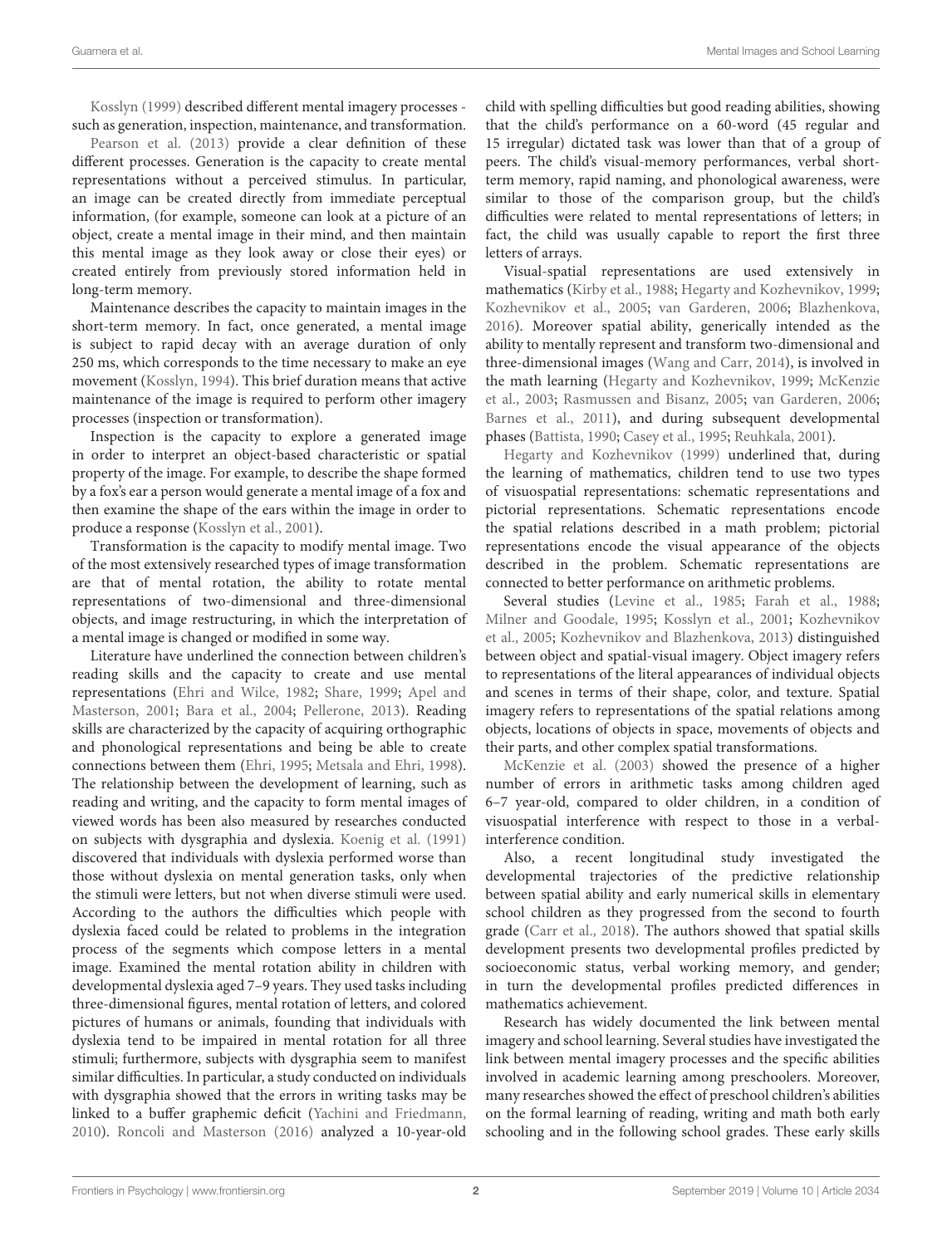appear to consist of several nuclear factors or learning skills precursors, such as phonological awareness, alphabet knowledge, notational knowledge, textual knowledge respect to reading and writing, understanding of number concepts respect to math (for example [Evans et al.,](#page-10-12) [2000;](#page-10-12) [Vellutino et al.,](#page-12-8) [2004;](#page-12-8) [Pinto et al.,](#page-11-16) [2008;](#page-11-16) [Jordan et al.,](#page-11-17) [2009\)](#page-11-17).

However the different factors take on a different weight in relation to the different stages of acquisition of formal learning (for example [La Paro and Pianta,](#page-11-18) [2000;](#page-11-18) [Orsolini et al.,](#page-11-19) [2006;](#page-11-19) [Pinto](#page-11-20) [et al.,](#page-11-20) [2009,](#page-11-20) [2012;](#page-12-9) [Gunderson et al.,](#page-11-21) [2012\)](#page-11-21).

Moreover several domain-general factors, such as attentional, perceptive, memory, motor and linguistic processes (and their sub-processes), have also been found to contribute to both learning skills precursors and subsequent scholastic competences (for example, [D'Amico and Guarnera,](#page-10-13) [2005;](#page-10-13) [McCutchen,](#page-11-22) [2005;](#page-11-22) [Ecalle et al.,](#page-10-14) [2008;](#page-10-14) [Commodari and Di Blasi,](#page-10-15) [2014;](#page-10-15) [Guarnera and](#page-11-23) [D'Amico,](#page-11-23) [2014;](#page-11-23) [Carr et al.,](#page-10-11) [2018\)](#page-10-11).

Among the different domain-general factors mentioned above, even mental imagery processes are included.

In reference to reading and writing skills precursors, it is known that the acquisition of notational knowledge (which includes among the various aspects the child sensitivity to signs in relation to sounds in the written code and to constraints on how the letters in written words are organized), is favored by visual coding. Visual coding, involves mental imagery in as much concerns the ability to encode, store, and retrieve visual information, involving sensory and higherlevel visualization processes that are implied in the storage of representation defining the visual attributes of environmental stimuli, such as the graphic symbols used to represent written words [\(Vellutino et al.,](#page-12-8) [2004;](#page-12-8) [Pinto et al.,](#page-11-20) [2009,](#page-11-20) [2012;](#page-12-9) [Commodari](#page-10-16) [et al.,](#page-10-16) [2019\)](#page-10-16). Therefore children who have a good conceptual knowledge on orthography have available in their memory the orthographic representation of the letters of a word. This factor in preschool children is a crucial ability because it allows correct coding and decoding of written signs and is highly related to their competences in all early writing and reading tasks [\(Pinto et al.,](#page-12-9) [2012\)](#page-12-9).

As regards the math skills precursors it is known that spatial ability (as mental transformation ability), can improve prescholar children's development of numerical knowledge by helping them to create a linear spatial representation of numbers. In turn, a strong linear number representation improves other aspects of numerical knowledge, such as arithmetic estimation. One theory that explains how spatial skills may support mathematics achievement [\(Lemer et al.,](#page-11-24) [2003;](#page-11-24) [Feigenson et al.,](#page-10-17) [2004\)](#page-10-17) assumes that two core systems of the number are grounded in separate neural networks. One is approximate and non-symbolic and it is assumed that shares neural codes with spatial skills. The other is precise and symbolic and primarily is recruited by exact counting and symbolic math operations [\(Feigenson et al.,](#page-10-17) [2004\)](#page-10-17). Developmentally, as the two core systems of number merge through schooling, spatial skills will increasingly impact mathematics achievement also via the second symbolics system of number [\(Piazza et al.,](#page-11-25) [2013\)](#page-11-25).

Other researches that have studied the relation between mental imagery and the preschoolers' abilities linked to school

learning show that preschool children rapidly create mental images of letters and words with reduced exposure [\(Ehri](#page-10-2) [and Wilce,](#page-10-2) [1982;](#page-10-2) [Jorm and Share,](#page-11-26) [1983;](#page-11-26) [Apel and Masterson,](#page-10-3) [2001;](#page-10-3) [Ehri,](#page-10-18) [2005;](#page-10-18) [Apel et al.,](#page-10-19) [2006\)](#page-10-19). For example, [Apel et al.](#page-10-19) [\(2006\)](#page-10-19) have shown that preschool children (5-year-old) can rapidly acquire the mental orthographic images of new words. The authors visually showed some non-words to the children, accompanied by the figure of a new object representing the non-words. According to the results, the preschool children, by integrating auditory and visual information, were able to form mental representations of the spellings of words. [Bara](#page-10-4) [et al.](#page-10-4) [\(2004\)](#page-10-4) underlined that: the task of creating a link between the orthographic representations and the corresponding phonological representations of words can be considered as one of the difficulties in read learning process.

Literature underlined as multisensory learning programs help preschoolers children form links between orthographic representations and the corresponding phonological representations of words by touch; in particular, [Bara](#page-10-20) [et al.](#page-10-20) [\(2007\)](#page-10-20), in a study on subjects aged 5–6 years discovered that, after visual-haptic training, the recognition abilities of letters and reading pseudo-words was better compared to a subjects who had only attended a visual training.

[Guarnera et al.](#page-11-27) [\(2017\)](#page-11-27), in a study conducted on children aged 4 and 5 years, found that the capacity to generate tactile and visual mental images of previously perceived stimuli and the capacity to generate and inspect mental images (without an external object) influence the acquisition of school readiness skills, such as logical-mathematical, phonological and linguistic abilities. In a longitudinal study (children aged 6–10), [Zhang](#page-12-10) [et al.](#page-12-10) [\(2014\)](#page-12-10), to measure the spatial visualization, that is a spatial ability involving multi step manipulations of spatial information [\(Linn and Petersen,](#page-11-28) [1985\)](#page-11-28), administered a spatialrelations task to a group of preschoolers. The results of the study showed that children with a stronger spatial visualization ability in pre-school showed higher arithmetic abilities when starting elementary school and later showed a faster rate of growth in arithmetic.

# RESEARCH AIM

Although the link between mental imagery and school learning is well documented, previous studies have analyzed only some aspects of mental imagery involved in academic learning, focusing their attention only on some learning areas [\(Zhang et al.,](#page-12-10) [2014\)](#page-12-10). With the aim to overcome these limitations, the present study - adopting a longitudinal design, based on [Kosslyn](#page-11-3) [\(1999\)](#page-11-3) assessed how the different processes of mental imagery - such as generation, inspection and transformation - are predictive of reading, writing, and mathematics ability, in the early years of primary school.

In particular, the present research analyzed whether the diverse aspects of processing of mental imagery (such as generation, inspection and transformation processes), during two different developmental stages (4–5 years versus 6–7 years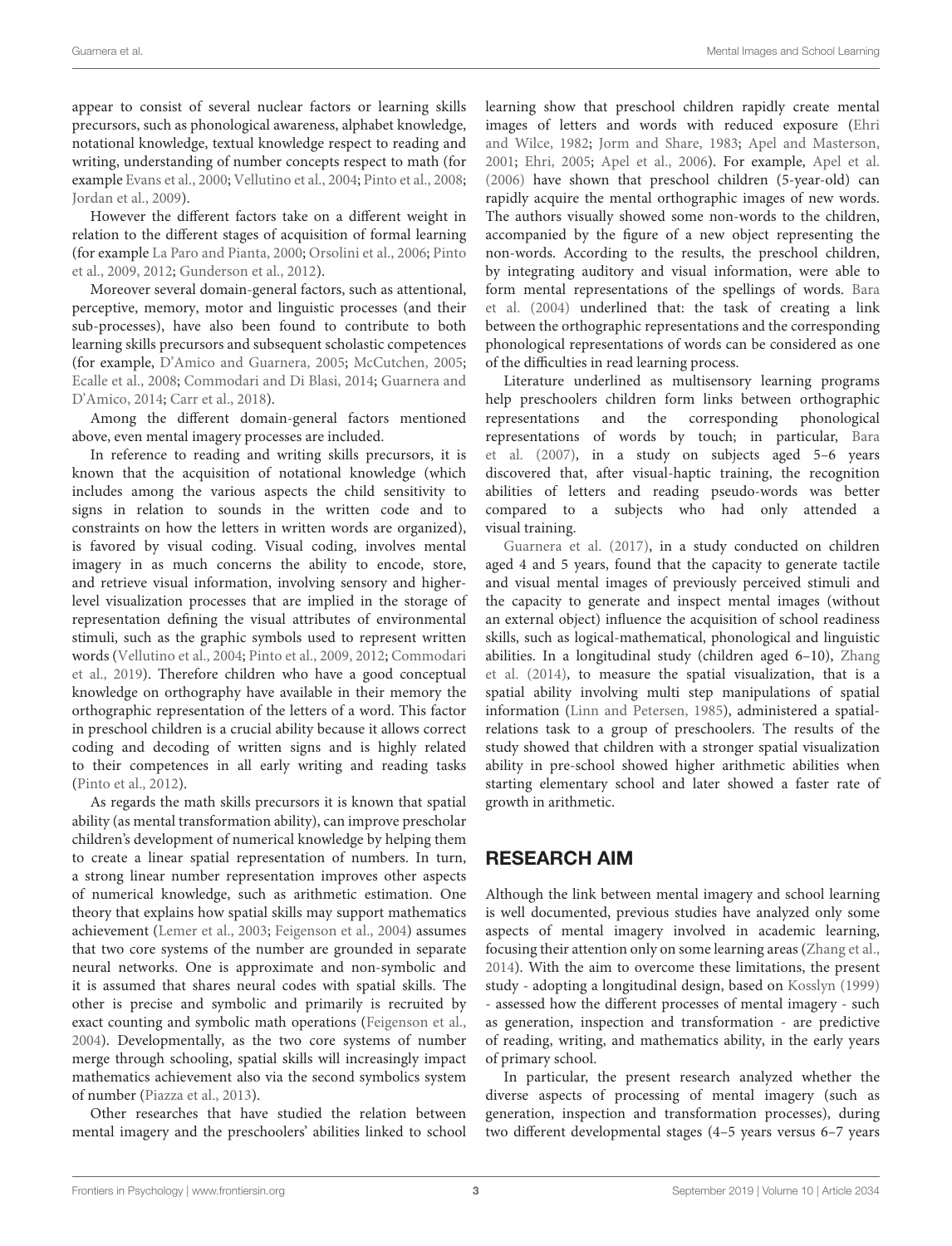old), are equally implicated in all abilities that constitute school learning or only in a part of these.

# MATERIALS AND METHODS

## **Participants**

The group is formed by 100 preschoolers, of which 50 girls and 50 boys aged between 4 and 5 years old ( $M = 4.5$ ; SD = 0.50), who attended two preschools in a large Italian town. In a subsequent phase of the study, 2 years later, only 70 of the 100 children who participated in the first phase of the study were traced (47% boys and 53% girls with mean age of 6.5,  $SD = 0.50$ , range = 6–7 years), with a mortality rate of 30%. The research lasted for two school years, conducted between 2016 and 2018.

Inclusion criteria included the desire and satisfaction to participate in the research; exclusion criteria included having a mental and/or physical disability, certified by Italian Public Health System. To check the inclusion and exclusion criteria, a semi-structural interview was conducted with participants and their parents.

The Internal Review Board (IRB) of Faculty of Human and Social Sciences at the University of Enna "Kore" has approved the administered instruments and the research project.

The tests were administered individually. All study participants were given information of the study; furthermore, the informed written consent was signed from the parents of the participants in this study, where voluntary participation, guarantee of anonymity, free will of withdrawal from the participation, and no disadvantage upon withdrawal were explained. Upon written consents from the parents' subjects, data was collected. The instruments were administered by qualified researchers, and children were given 40–45 min to complete them.

The participants are from a medium to high socioeconomic background.

# **Materials**

In order to measure academic learning and mental imagery processes four batteries of tests were used.

Academic learning was evaluated. Reading proficiency was tested with the standardized MT Battery of Italian reading, which assesses reading comprehension, accuracy (or correctness), and speed (or fluency) using materials that corresponded to those the child would typically read in school [\(Cornoldi et al.,](#page-10-21) [1995\)](#page-10-21). The comprehension test measures the understanding of a written text. The task consists of a written text suitable for the sample's age and ten multiple-choice questions formed using words different from those in the text. The total number of correct answers is scored. The accuracy and speed tests require participants to read a text printed on a card with the instruction to read aloud as fast as possible and to avoid mistakes, respectively. The examiner had a schedule to evaluate performance. The task has no time limit, but a subject's time is recorded. The accuracy score is calculated by summing the mistakes made during the reading of the text, whereas the speed score is the number of seconds spent reading the text divided by the number of syllables in the text. Therefore, from both the accuracy and speed tests, one can infer that lower scores represent better performance. The Cronbach's alpha coefficient is from 0.70 to 0.77 for the Comprehension test; from 0.75 to 0.89 for the Accuracy test, and from 0.94 to 0.96 for the Speed test.

Writing skill was evaluated through two tasks taken from a standardized Italian battery [\(Tressoldi and Cornoldi,](#page-12-11) [2000\)](#page-12-11): dictation and spontaneous writing. The first test involves the repetition of a piece that is age appropriate for the subjects; for each mistake, 1 point is assigned. For the Spontaneous Writing test, the child must describe a figure by writing a story; the time available is 10 min and each spelling mistake is counted. From both the Dictation and Spontaneous Writing tests, one can infer that lower scores represent better performance. The Cronbach's alpha coefficient is equal to 0.68 for the Dictation Writing test and 0.72 for the Spontaneous Writing test.

Arithmetic abilities were assessed using the AC-MT standardized mathematics test [\(Cornoldi et al.,](#page-10-22) [2002\)](#page-10-22). This test evaluates calculation competence using tasks divided according to scholastic grade; it is divided into two parts. The first part consists of five tasks that can be administered individually or collectively. The first task, written calculation, measures a child's ability to solve basic operations. The second task, size discrimination, measures a child's ability to discriminate the size of a number. The third task, word– number transcoding, evaluates lexical and syntactic numerical knowledge. The fourth and fifth tasks, number ordering tasks, assess semantic and syntactic knowledge. In the second part of the test, the time taken to perform the tasks is recorded. This part of the battery includes mental calculation, written calculation, enumeration, and numerical facts tasks. This last task assesses basic knowledge of addition and subtraction with one-digit numbers and other facts. A child's response is considered correct only if it is given immediately and not as a result of a computation. AC MT 6–11 [\(Cornoldi](#page-10-22) [et al.,](#page-10-22) [2002\)](#page-10-22) supplies four global scores: written calculation, numerical knowledge, calculation accuracy, and calculation speed. Scores reflect the main components of calculation competence. Written calculation score refers to written calculation ability. The score is the number of correct responses in the written calculation task. The Cronbach's alpha coefficient is equal to 0.84; the reliability for each task is satisfactory, in particular: for Written Calculation the Cronbach's alpha coefficient is equal to 0.74, for Numerical Knowledge is equal to 0.68, for calculation accuracy is 0.77, and for calculation speed is 0.63.

Numerical knowledge includes the set of abilities fundamental to a child's understanding of the concept of numerical quantity and its modifications. The score is the number of correct responses obtained in the size discrimination, word–number transcoding, and number ordering tasks. Calculation accuracy score reflects a child's ability to correctly process information during a calculation. The score is the number of errors in the second part of the battery.

Calculation speed score is a measure of calculation speed. It reflects the automation of the calculation process. The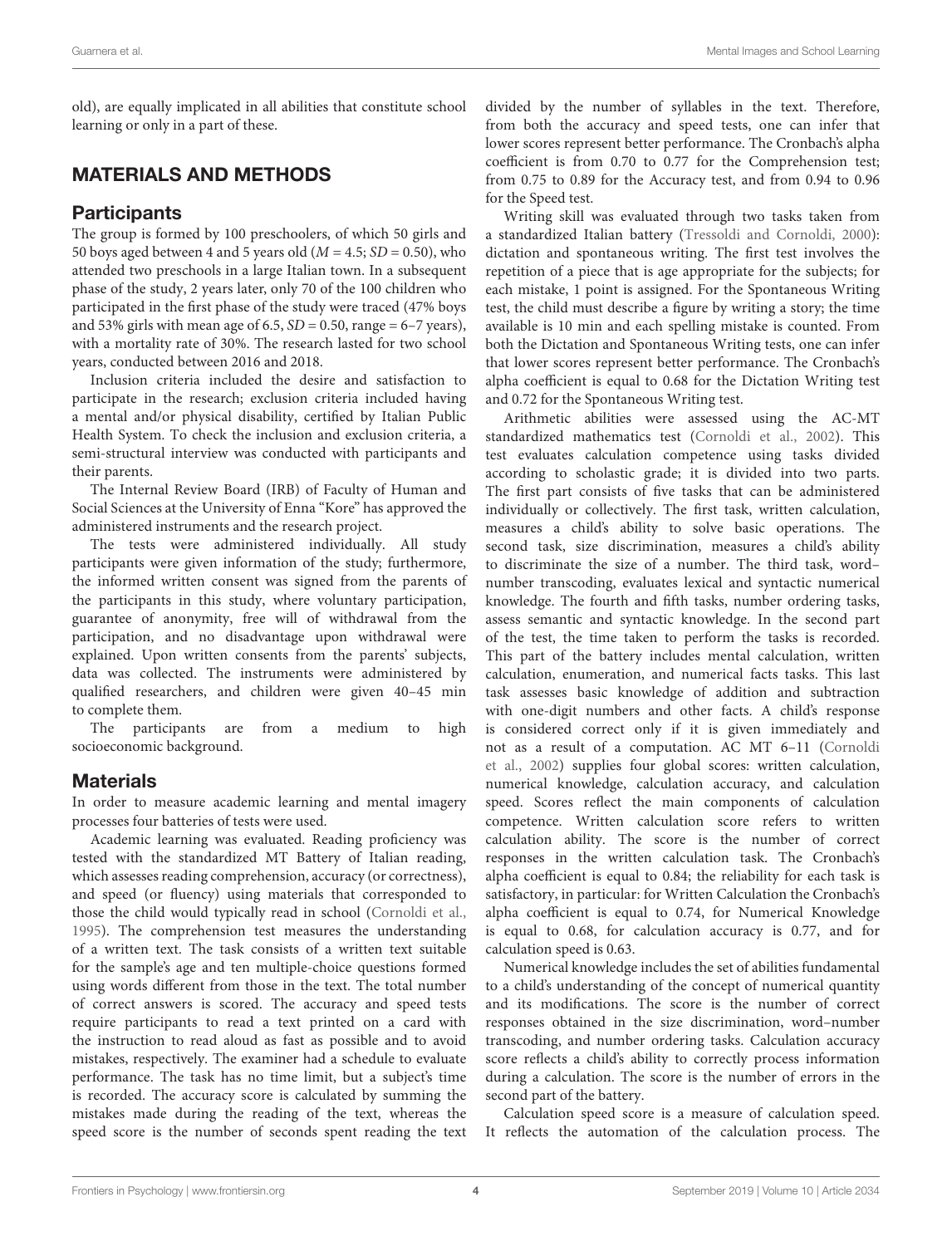score is obtained from the sum of the response times in the written calculation, mental calculation, and enumeration tasks. Therefore, from both accuracy and speed tests, one can infer that lower scores represent better performance.

In order to measure visual imagery processes, an ad hoc battery of tasks was used. The battery consists of three tasks, such as Blind touch, Are letters and forms similar?, and Snail's walk, and it measures different aspects of the mental imagery process.

The Blind touch (Cronbach's  $\alpha = 0.65$ ), measures generation process. The task presents 5 forms, which are snail, tire, paintbrush, moon and home. The subjects are blindfolded, and the forms are hidden in a bag. The recognition and naming of the forms which are extracted randomly in done trough tactile exploration. As the battery tasks are administered in diverse orders, if this task is first, the children are given several minutes to become familiarized with the objects. Familiarization consists in exploring them by touching and observing them freely. The test takes 5–10 min, and each correct answer is assigned 1 point.

The Blind touch task, consisting in the recognition of the forms through the tactile sensory modality, involves the generation of a multisensory image. In fact, during the exploration phase, a mental multisensory representation of the object seen and touched is created directly from immediate perceptual information. Subsequently, during exclusively tactile stimulation, in order to perform the task, a link between the actual tactile representation of the external stimulus and the visual and tactile mental image of the previously perceived object must be made.

The second which is called one, Are letters and forms similar? (Cronbach's  $\alpha = 0.76$ ), measures inspection process. The task consists of the same objects used in the first task (home, moon, paintbrush, tire, and snail) but these resemble 5 letters (A, C, I, O, and P), which are printed in black on a white paperboard. They are shown to subjects for a few minutes to allow them to become familiar with them. After this, the letters are hidden and substituted by the forms, which are presented one by one and the same order is never changed. The instructions are to associate each object with its corresponding letter. The task lasts around 5–7 min, 0 points is assigned for incorrect answers and 1 point for correct answers.

The Are letters and forms similar? task consists in recognizing the similarity between two objects, through the association of the forms and corresponding letters. It concerns the capacity to generate and inspect a mental image, such as the mental representation of a previously perceived external stimulus (letter), in order to detect the characteristics that resemble the currently perceived external stimulus (form).

The third one, which is called Snail's walk (Cronbach's  $\alpha$  = 0.85), measures transformation process. The task presents an L-shaped path on a sheet of A4 paper, which has four diverse colored circles (blue, green, red, and yellow) on each side, and the snail form used in the previous tasks. The children must try to mentally represent the snail's route from one circle to another. They have to establish which circle the snail's shell is turned to. Questions with possible directions, 4 answers in total, were proposed to the children, and 1 point is assigned for each right answer. The task lasts about 10–15 min.

The Snail'swalk task consists in identifying the orientation of a part of an object through the mental representation of the movement of the object along a path in space. This task requires the ability to generate the image of the previously perceived path and generate and transform the image of the object (the snail), rotating it to determine the orientation of a part of it (the shell).

These mental imagery tasks require the activation of one or more mental imagery processes;, in particular, the cognitive effort required by a task (in terms of working-memory involvement) is changed by the type of mental imagery process activated [\(Hussey](#page-11-29) [et al.,](#page-11-29) [2012;](#page-11-29) [Di Nuovo et al.,](#page-10-23) [2014;](#page-10-23) [Castellano et al.,](#page-10-24) [2015\)](#page-10-24).

# DATA ANALYSIS

All the analyses were conducted with Statistical Package for the Social Sciences 23.0 (IBM Corporation, Armonk, NY, United States).

The descriptive analysis was used to assess the mean scores of all variables at Time 1 and Time 2.

In reference to the Time 1, the Univariate Analysis of Variance (ANOVA one-way) was used to measure the influence of age on visual imagery processes, measured with Blind touch, Are letter and form similar?, and Snail's walk.

In reference to the Time 2, the Multivariate Analysis of Variance between-subjects design (MANOVA) was carried out to inspect the potential effect between the age variable and visual imagery processes on academic abilities.

Furthermore, the partial correlation was carried out to verify the role of independent variables in order to value their effect on dependent variable by eliminating the age variable.

Separate hierarchical regression analyses for each dependent variable (reading: comprehension, accuracy, and speed; writing: dictation and spontaneous writing; calculation: written calculation, number knowledge, accuracy, and speed) were conducted to evaluate the contribution of the different mental imagery processes on school learning during two different developmental stages (ages 4–5 and ages 6–7). A hierarchical regression is the general approach of estimating the regression equation by considering a defined set of variables. This analysis allows to predict or explain scores on a criterion variable on the basis of obtained scores on predictor variables and knowledge of the relationships among all the variables.

# RESULTS

The descriptive analyses for all variables (school learning and mental imagery) are reported in **[Table 1](#page-5-0)**.

In reference to the Time 1, the ANOVA shows how the age variable affects Are letter and form similar? ability ( $F = 6.59$ ;  $P < 0.05$ ). The descriptive analyses for all variables at Time 1 are reported in **[Table 2](#page-5-1)**.

During the Time 2, in reference to the reading ability, the MANOVA emphasizes the main effect linked to the age variable (Wilks's lambda =  $0.65$ ;  $F = 6.62$ ;  $P < 0.01$ ), to the *Snail's walk* test (Wilks's lambda =  $0.61; F = 2.18; P < 0.05$ ), and an effect of *Blind*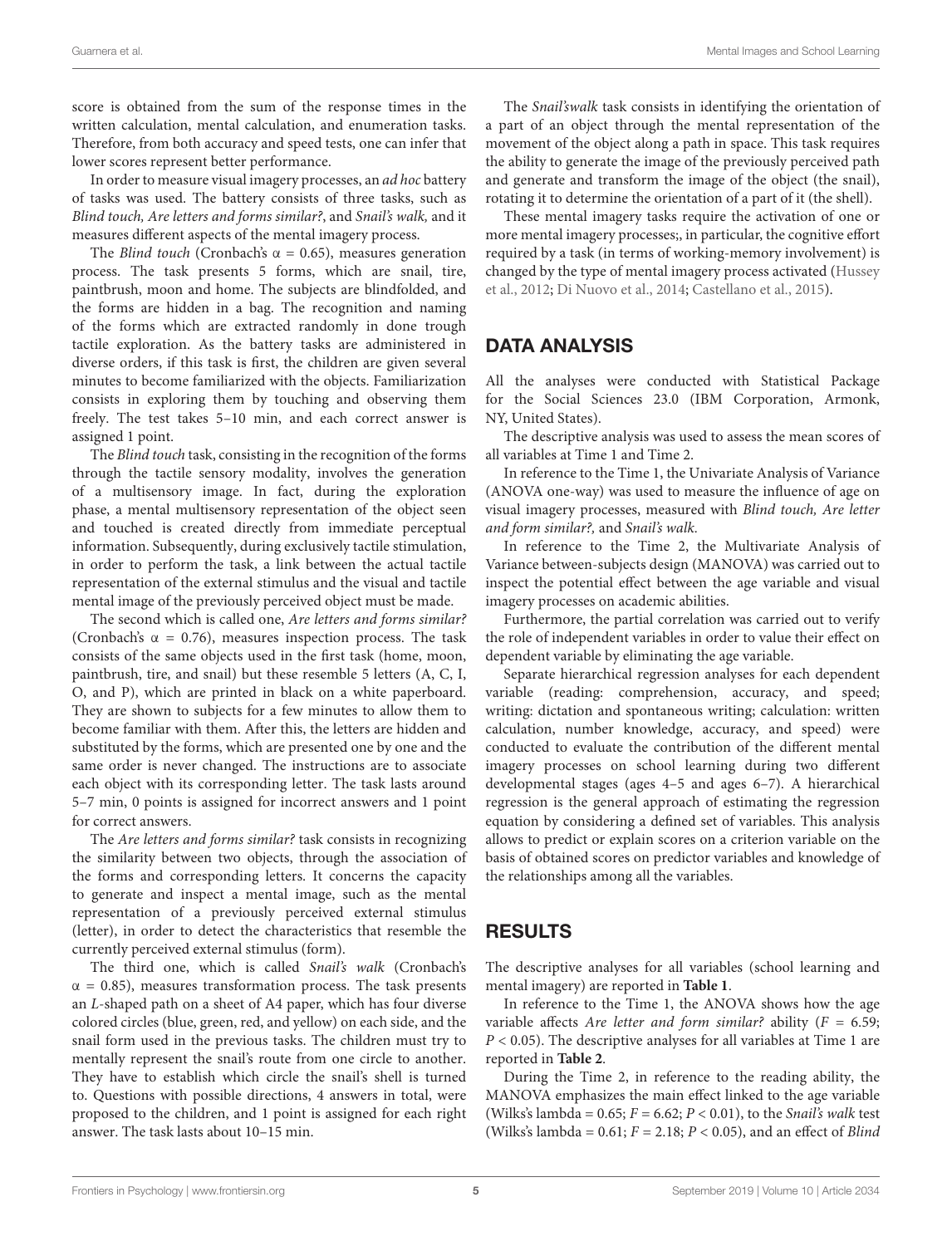#### <span id="page-5-0"></span>TABLE 1 | Descriptive statistics at Time 1 and Time 2.

| <b>Variables</b>                         | Min           | <b>Max</b> | М     | <b>SD</b> |
|------------------------------------------|---------------|------------|-------|-----------|
| Blind touch at Time 1                    | $\Omega$      | 5          | 4.27  | 1.03      |
| Are letters and forms similar? at Time 1 | 0             | 5          | 3.41  | 1.66      |
| Snail's walk at Time 1                   | $\Omega$      | 4          | 2.30  | 1.60      |
| Blind touch at Time 2                    | 2             | 5          | 4.41  | 0.84      |
| Are letters and forms similar? at Time 2 | $\mathcal{P}$ | 5          | 4.69  | 0.63      |
| Snail's walk at Time 2                   | O             | 4          | 2.79  | 1.05      |
| Reading: comprehension                   | 3             | 15         | 8.57  | 2.31      |
| Reading: accuracy                        | $\Omega$      | 12         | 4.09  | 2.95      |
| Reading: speed                           | $\Omega$      | 1          | 0.83  | 0.38      |
| Writing: dictation                       | $\Omega$      | 20         | 5.10  | 4.09      |
| Writing: spontaneous writing             | $\cap$        | 150        | 25.69 | 25.74     |
| Calculation: written operation           | $\Omega$      | 4          | 2.71  | 1.43      |
| Calculation: number knowledge            | $\Omega$      | 26         | 15.70 | 7.33      |
| Calculation: accuracy                    | $\Omega$      | 20         | 6.51  | 5.10      |
| Calculation: time                        | 29            | 178        | 86.79 | 28.88     |

The increase of the scores in dictation, spontaneous writing, calculation accuracy, and time indicates a deterioration of the performance (see section "Materials"). Min, minimum; Max, maximum; M, media; SD, standard deviation.

<span id="page-5-1"></span>

| <b>TABLE 2</b>   Descriptive statistics at Time 1. |                |      |      |      |      |  |  |  |
|----------------------------------------------------|----------------|------|------|------|------|--|--|--|
| <b>Variables</b>                                   | Age            | Min  | Max  | М    | SD   |  |  |  |
| <b>Blind touch</b>                                 | $\overline{4}$ | 1.00 | 5.00 | 4.24 | 1.05 |  |  |  |
|                                                    | 5              | 0.00 | 5.00 | 4.31 | 1.04 |  |  |  |
|                                                    | Total          | 0.00 | 5.00 | 4.27 | 1.03 |  |  |  |
| Are letters and forms similar?                     | 4              | 0.00 | 5.00 | 2.91 | 1.68 |  |  |  |
|                                                    | 5              | 0.00 | 5.00 | 3.89 | 1.51 |  |  |  |
|                                                    | Total          | 0.00 | 5.00 | 3.41 | 1.65 |  |  |  |
| Snail's walk                                       | 4              | 0.00 | 4.00 | 2.32 | 1.51 |  |  |  |
|                                                    | 5              | 0.00 | 4.00 | 2.28 | 1.70 |  |  |  |
|                                                    | Total          | 0.00 | 4.00 | 2.30 | 1.60 |  |  |  |

Min, minimum; Max, maximum; M, media; SD, standard deviation.

touch  $*$  Letter and form similar interaction (Wilks's lambda = 0.70;  $F = 2.38$ ;  $P < 0.05$ ). The break down of the univariate effects shows: differences with respect to the age variable  $(F = 4.83;$  $P < 0.05$ ) and *Snail's walk* ( $F = 3.30$ ;  $P < 0.05$ ) in the reading fluency, and the presence of differences with respect to the interaction between Blind touch and Letter and form similar tests in the reading comprehension ( $F = 4.51$ ;  $P < 0.05$ ). In particular, descriptive analyses show that the older children (7 years old) seem to manifest higher scores in the reading fluency than the younger children (6 years old); children with higher scores at the Snail's walk test seem to present elevated ability in the reading fluency. Furthermore, subjects with lower scores at the Blind touch and Letter and form similar tests manifest a lower score in the reading comprehension ability. The descriptive analyses for all variables in Time 2 are reported in **[Table 3](#page-5-2)**.

During the Time 2, in reference to the writing ability, the second MANOVA emphasizes a main effect linked to the age variable (Wilks's lambda = 0.78;  $F = 5.36$ ;  $P < 0.01$ ) and to the Blind touch ability (Wilks's lambda =  $0.61; F = 3.44; P < 0.01$ ). The break down of the univariate effects shows differences with

<span id="page-5-2"></span>

| <b>Variables</b>                | Age            | Min  | Max   | М     | SD    |
|---------------------------------|----------------|------|-------|-------|-------|
| <b>Blind Touch</b>              | 6              | 2.00 | 5.00  | 4.29  | 0.87  |
|                                 | $\overline{7}$ | 2.00 | 5.00  | 4.53  | 0.81  |
|                                 | Total          | 2.00 | 5.00  | 4.41  | 0.84  |
| Are Letters and Forms Similar?  | 6              | 3.00 | 5.00  | 4.56  | 0.61  |
|                                 | 7              | 2.00 | 5.00  | 4.81  | 0.62  |
|                                 | Total          | 2.00 | 5.00  | 4.69  | 0.63  |
| Snail's walk                    | 6              | 1.00 | 4.00  | 2.76  | 0.85  |
|                                 | $\overline{7}$ | 0.00 | 4.00  | 2.81  | 1.21  |
|                                 | Total          | 0.00 | 4.00  | 2.79  | 1.05  |
| Reading: understanding          | 6              | 3.00 | 5.00  | 4.56  | 0.61  |
|                                 | 7              | 2.00 | 5.00  | 4.81  | 0.62  |
|                                 | Total          | 2.00 | 5.00  | 4.69  | 0.63  |
| Reading: correctness            | 6              | 0.00 | 4.00  | 2.32  | 1.51  |
|                                 | $\overline{7}$ | 0.00 | 4.00  | 2.28  | 1.70  |
|                                 | Total          | 0.00 | 4.00  | 2.30  | 1.60  |
| Reading: fluency                | 6              | 1.00 | 4.00  | 2.76  | 0.85  |
|                                 | 7              | 0.00 | 4.00  | 2.81  | 1.21  |
|                                 | Total          | 0.00 | 4.00  | 2.79  | 1.05  |
| Writing: dictation              | 6              | 3.00 | 15.00 | 8.68  | 3.02  |
|                                 | $\overline{7}$ | 4.00 | 10.00 | 8.47  | 1.38  |
|                                 | Total          | 3.00 | 15.00 | 8.57  | 2.31  |
| Writing: narration              | 6              | 1    | 12    | 5.50  | 2.91  |
|                                 | 7              | 0    | 12    | 2.75  | 2.34  |
|                                 | Total          | 0    | 12    | 4.09  | 2.95  |
| Calculation: written operations | 6              | 0    | 1     | 0.71  | 0.46  |
|                                 | $\overline{7}$ | 0    | 1     | 0.94  | 0.23  |
|                                 | Total          | 0    | 1     | 0.83  | 0.38  |
| Calculation: written knowledge  | 6              | 1    | 20    | 6.91  | 4.24  |
|                                 | 7              | 0    | 15    | 3.39  | 3.13  |
|                                 | Total          | 0    | 20    | 5.10  | 4.09  |
| Calculation: accuracy           | 6              | 0    | 150   | 38.79 | 30.14 |
|                                 | $\overline{7}$ | 0    | 44    | 13.31 | 11.21 |
|                                 | Total          | 0    | 150   | 25.69 | 25.74 |
| Calculation: time               | 6              | 0    | 4     | 2.26  | 1.73  |
|                                 | 7              | 1    | 4     | 3.14  | 0.90  |
|                                 | Total          | 0    | 4     | 2.71  | 1.43  |

The increase of the scores in dictation, spontaneous writing, calculation accuracy, and time indicates a deterioration of the performance (see section "Materials and Methods"). Min, minimum; Max, maximum; M, media; SD, standard deviation.

respect to: the age variable in the writing dictation ( $F = 8.37$ ;  $P < 0.01$ ) and narration ( $F = 10.54$ ;  $P < 0.01$ ), and the presence of differences with respect to the Blind touch test in the writing dictation ( $F = 2.92$ ;  $P < 0.05$ ). In particular, the descriptive analysis shows that the older children (7 years old) seem to manifest fewer mistakes in the writing dictation and narration than the younger children (6 years old). Furthermore, children with a lower score at the Blind touch test manifest the higher score in the writing dictation ability.

Finally, in reference to the calculation ability, the MANOVA emphasizes a main effect linked to the age variable (Wilks's lambda = 0.26;  $F = 25.45$ ;  $P < 0.001$ ) and effect of *Blind touch*  $*$ Snail's walk interaction (Wilks's lambda =  $0.45; F = 2.03; P < 0.05$ ). The breakdown of the univariate effects shows: differences with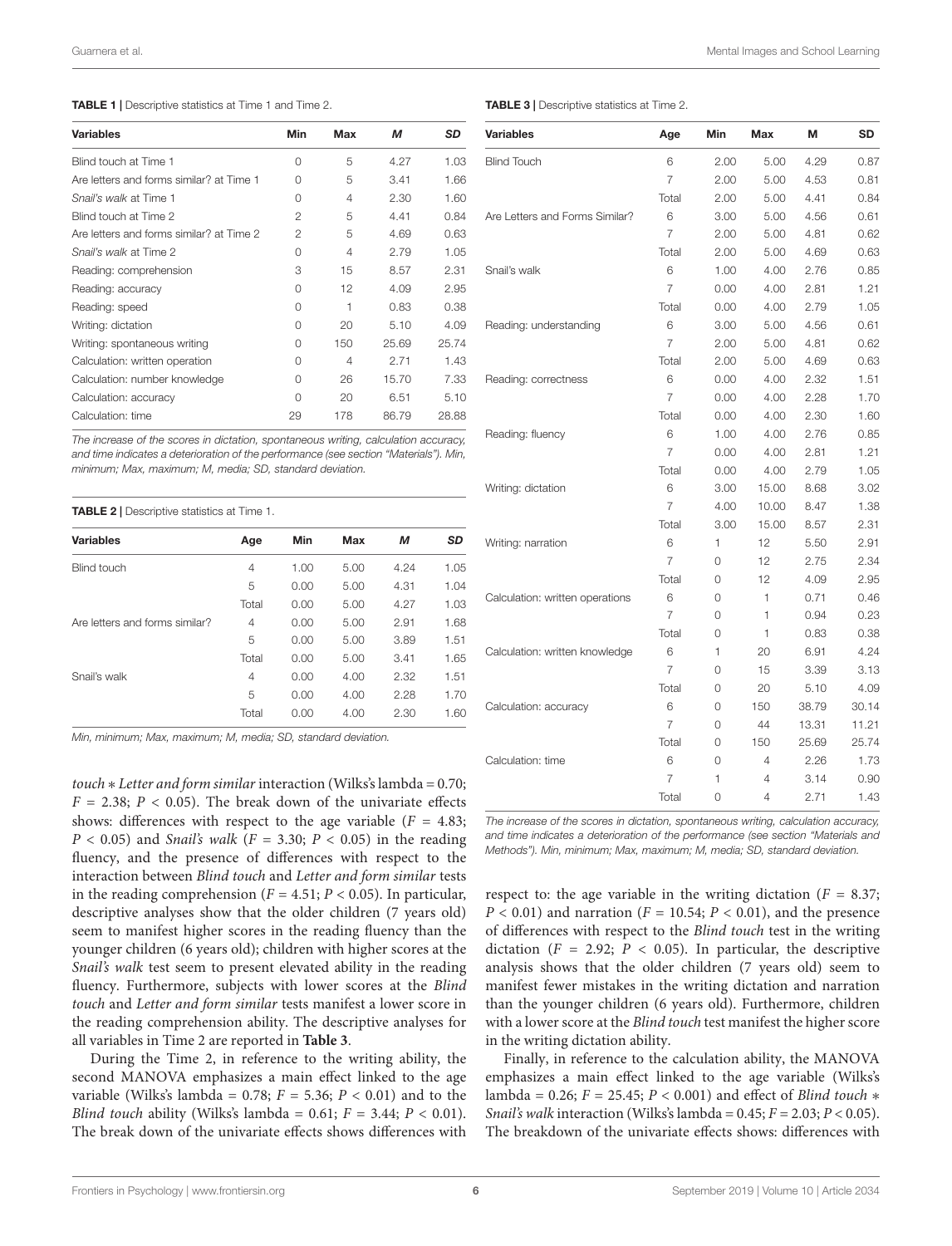respect to the age variable in calculation numerical knowledge  $(F = 29.42; P < 0.001)$  and calculation time  $(F = 41.20; P < 0.001)$ ; furthermore, the breakdown of the univariate effects shows the presence of differences with respect the interaction between Blind touch and Snail's walk tests in the calculation time  $(F = 5.14;$  $P < 0.01$ ). The descriptive analyses underline that the older children (7 years old) have better performance in the calculation numerical knowledge, although a higher score in the time taken to solve the task than the younger children (6 years old). Furthermore, children with lower scores in Blind touch and Snail's walk tests seem to show worst performance in the calculation time ability.

The partial correlation is carried out to verify the role of independent variables (that is age and visual imagery processes) in order to value their effect on dependent variables (that is academic abilities) by eliminating the age variable. In particular, in the first phase a bivariate correlation analysis is performed in order to verify the possible presence of correlations between visual imagery processes, age (independent variables) and scholastic skills (dependent variables). In the second phase a partial correlation analysis is applied among those variables whose correlation was statistically significant, in order to verify the presence of a correlation after eliminating the influence of age variable.

The first analysis underlines the presence of a correlation between Letters and forms similar with the spontaneous writing ability ( $r = -0.25$ ;  $P < 0.05$ ); eliminating the age variable through the partial correlation analysis - the relation does not appear to be significant ( $r = -0.18; P = \text{ns}$ ). Similarly, the bivariate correlation between Letters and forms similar with calculation accuracy ( $r = -0.26$ ;  $P < 0.05$ ) and with written calculation abilities ( $r = 0.21$ ;  $p < 0.05$ ) are significant; eliminating the age variable, both correlations are not significant ( $P =$ ns).

Therefore, it is not possible to confirm the presence of a real correlation between Letters and forms similar with spontaneous writing ability, with calculation accuracy and with written calculation abilities, as the significance is caused by the combination of the relationship between these dimensions with the age variable.

By contrast, the bivariate correlation between Blind touch and the writing dictation ability is significant ( $r = -0.38$ ;  $P < 0.01$ ); eliminating the age variable, the correlation still appears significant ( $r = -0.36$ ;  $P < 0.01$ ). Instead the correlation between Blind touch and the spontaneous writing appears to be significant ( $r = -0.20$ ;  $P < 0.05$ ), but eliminated age, the correlation does not significant ( $r = -0.16$ ;  $P =$ ns).

Furthermore, the bivariate correlation between Snail's walk and the calculation accuracy ability appears to be significant  $(r = -0.27; P < 0.05)$ ; eliminating age, the correlation appears more significant ( $r = -0.31$ ;  $P < 0.01$ ). Similarly, the bivariate correlation between Snail's walk and the calculation speed ability appears to be slightly significant ( $r = -0.24$ ;  $P < 0.05$ ); eliminating age, the correlation appears strongly significant  $(r = -0.31; P < 0.01)$ .

Finally, the bivariate correlation between Snail's walk with the writing dictation ( $r = -0.23$ ;  $P < 0.05$ ) and with the spontaneous writing  $(r = -0.23; P < 0.05)$  appear to be significant; eliminating age, both correlations appear more significant (for writing dictation:  $r = -0.24$ ;  $P < 0.05$ ; for spontaneous writing:  $r = 0.25$ ;  $P < 0.05$ ).

Therefore, it is possible to confirm the following relationships: the increase in average scores in Blind touch test is related to the increase in writing dictation ability; the increase in the average scores in Snail's walk corresponds to the improvement in calculation accuracy and calculation speed abilities, but also in writing dictation and spontaneous writing abilities.

Separate hierarchical regression analyses for each dependent variable were conducted to evaluate the contribution of the different mental imagery processes on school learning during different developmental. Into the regression analysis, the variables entered at three hierarchical steps: in order to control possible confounding effects, gender was included in the first step; in order to detect main effects on school learning, in the second and third steps, imagery variables—at Time 1 (children aged 4– 5) and Time 2 (children aged 6–7), respectively—were included. The significance of change in squared multiple correlations was assessed at each step. **[Table 4](#page-7-0)** underlines the results of the regression models. **[Figure 1](#page-9-0)** shows the main effects model.

**[Table 4](#page-7-0)** illustrates that, in the first step, the introduction of gender as a control variable accounted for a non-significant proportion of the explained variance. This data underlines that controlling for gender does not seem to modify the relations between the variables. Furthermore, gender variable does not seem to be a predictive variable of school learning.

With regard to the main effects at Time 1, both Blind touch and Are letters and forms similar? predicted calculation accuracy scores (β = 0.27,  $p < 0.05$ ; β = -0.32,  $p < 0.05$ ). As for the main effects at Time 2, the introduction of main variables at Step 3 accounted for an additional proportion of the variance for both writing dictation ( $\Delta R^2 = 0.26$ ,  $\Delta F = 7.28$ ,  $p < 0.001$ ) and spontaneous writing ( $\Delta R^2 = 0.18, \ \Delta F = 4.81,$  $p$  < 0.01). In particular, both Blind touch and Snail's walk predicted writing dictation ( $\beta = -0.55$ ,  $p < 0.001$ ;  $\beta = -0.29$ ,  $p < 0.05$ ) and spontaneous writing scores ( $\beta = -0.30, p < 0.05$ ;  $β = -0.33, p < 0.05$ . *Snail's walk* predicted calculation speed  $(\beta = -0.32, p < 0.05)$ .

# **DISCUSSION**

The research underlined different interesting elements regarding relationships between mental imagery processes and school learning, in different development stages.

Regarding to the capacity to generate a multisensory image at Time 1 (aged 4–5 years), regression analyses show a link between the performance on the Blind touch task for children aged 4– 5 years and the accuracy of calculation. However, the results of this analysis, which underlined as the children who performed better on this task at Time 1 were less accurate in calculation during the first years of primary school, is of interest and requires further study. Presumably, the simple ability to generate mental images becomes less important for calculation when the early calculation skills are acquired, for, in this stage of calculation learning, the contribution of mental images is mediated by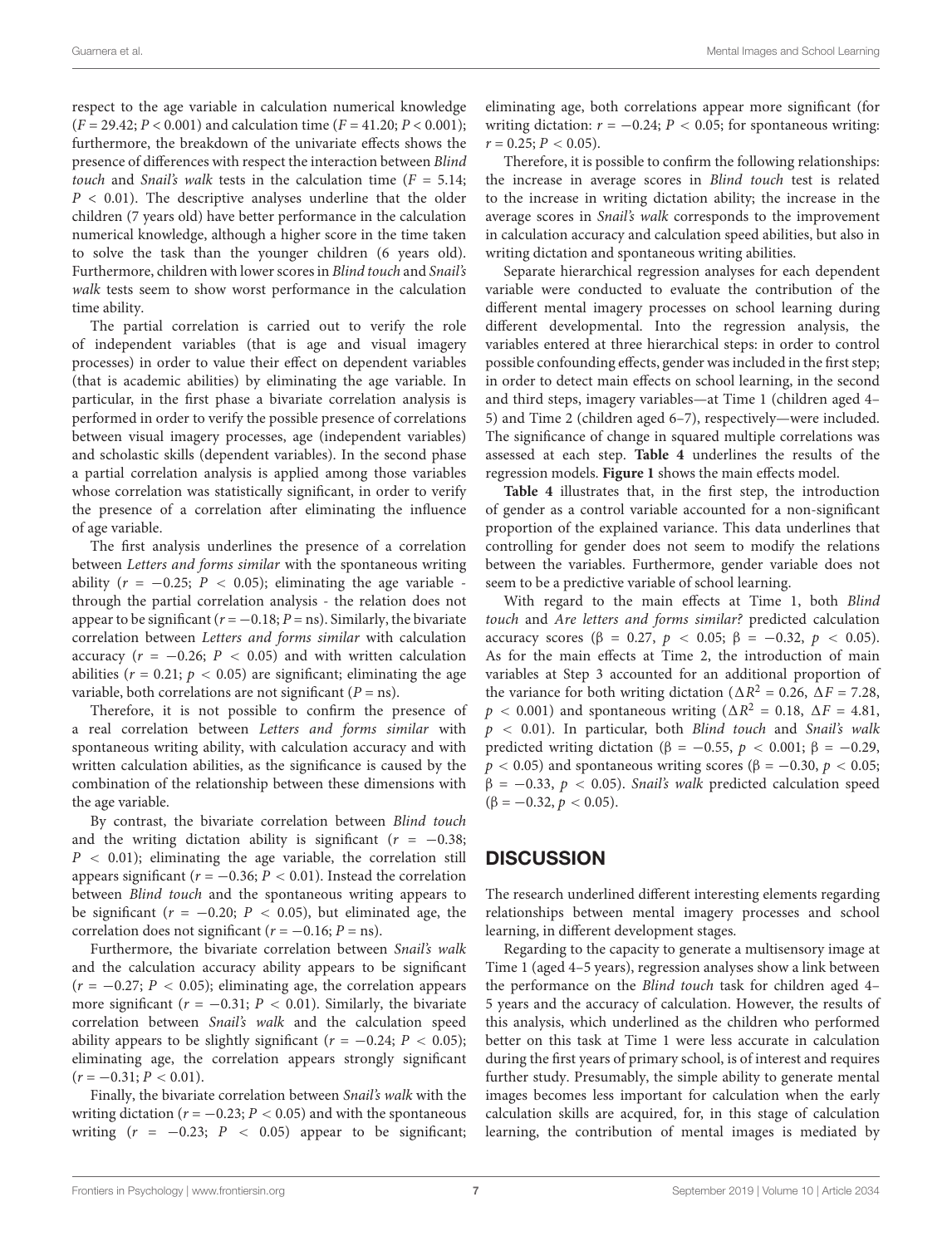<span id="page-7-0"></span>TABLE 4 | Hierarchical regressions of imagery ability at Time 1 and Time 2 on school learning

#### TABLE 4 | Continued

| scrioor iearriirig.              |       |                                  |             |                     |           | <b>Variables</b>                                                                                                                                                                | β        | t                | $R^2$ | $\Delta R^2$ | $\Delta F$ |
|----------------------------------|-------|----------------------------------|-------------|---------------------|-----------|---------------------------------------------------------------------------------------------------------------------------------------------------------------------------------|----------|------------------|-------|--------------|------------|
| Variables                        | β     | t                                | $R^2$       | $\Delta R^2$        | ΔF        | Are letters and forms similar?                                                                                                                                                  |          | $-0.165 - 1.068$ |       |              |            |
| Reading: understanding           |       |                                  |             |                     |           | Snail's walk                                                                                                                                                                    |          | $-0.334 -2.338*$ |       |              |            |
| Step 1: Control variable         |       |                                  |             |                     |           | <b>Calculation: written operations</b>                                                                                                                                          |          |                  |       |              |            |
| Gender                           | 0.173 | 1.446                            | 0.030       | 0.030               | 2.090     | Step 1: Control variable                                                                                                                                                        |          |                  |       |              |            |
| Step 2: Main variables at Time 1 |       |                                  |             |                     |           | Gender                                                                                                                                                                          | 0.092    | 0.765            | 0.009 | 0.009        | 0.586      |
| <b>Blind touch</b>               |       | $-0.123 -0.911$                  | 0.058       | 0.028               | 0.645     |                                                                                                                                                                                 |          |                  |       |              |            |
| Are letters and forms similar?   | 0.074 | 0.545                            |             |                     |           | Step 2: Main variables at Time 1<br><b>Blind touch</b>                                                                                                                          | $-0.162$ | $-1.220$         | 0.08  | 0.071        | 1.677      |
| Snail's walk                     |       | $-0.109 -0.837$                  |             |                     |           |                                                                                                                                                                                 |          |                  |       |              |            |
| Step 3: Main variables at Time 2 |       |                                  |             |                     |           | Are letters and forms similar?                                                                                                                                                  | 0.253    | 1.875            |       |              |            |
| <b>Blind touch</b>               | 0.256 | 1.628                            | 0.123       | 0.065               | 1.537     | Snail's walk                                                                                                                                                                    | 0.100    | 0.778            |       |              |            |
| Are letters and forms similar?   |       | $-0.014 -0.083$                  |             |                     |           | Step 3: Main variables at Time 2                                                                                                                                                |          |                  |       |              |            |
| Snail's walk                     | 0.178 | 1.156                            |             |                     |           | <b>Blind touch</b>                                                                                                                                                              | 0.103    | 0.652            | 0.116 | 0.036        | 0.849      |
| <b>Reading: correctness</b>      |       |                                  |             |                     |           | Are letters and forms similar?                                                                                                                                                  | 0.101    | 0.605            |       |              |            |
| Step 1: Control variable         |       |                                  |             |                     |           | Snail's walk                                                                                                                                                                    | 0.161    | 1.045            |       |              |            |
| Gender                           |       | $-0.099 -0.823$                  | 0.010       | 0.010               | 0.677     | <b>Calculation: numerical knowledge</b>                                                                                                                                         |          |                  |       |              |            |
| Step 2: Main variables at Time 1 |       |                                  |             |                     |           | Step 1: Control variable                                                                                                                                                        |          |                  |       |              |            |
| <b>Blind touch</b>               | 0.103 | 0.771                            | 0.078       | 0.068               | 1.610     | Gender                                                                                                                                                                          | 0.028    | 0.230            | 0.001 | 0.001        | 0.053      |
| Are letters and forms similar?   |       | $-0.191 - 1.416$                 |             |                     |           | Step 2: Main variables at Time 1                                                                                                                                                |          |                  |       |              |            |
| Snail's walk                     | 0.223 | 1.739                            |             |                     |           | <b>Blind touch</b>                                                                                                                                                              | $-0.207$ | $-1.545$         | 0.068 | 0.068        | 1.572      |
| Step 3: Main variables at Time 2 |       |                                  |             |                     |           | Are letters and forms similar?                                                                                                                                                  | 0.262    | 1.932            |       |              |            |
| <b>Blind touch</b>               |       | $-0.253 -1.616$                  | 0.130       | 0.051               | 1.217     | Snail's walk                                                                                                                                                                    | 0.013    | 0.101            |       |              |            |
| Are letters and forms similar?   | 0.135 | 0.813                            |             |                     |           | Step 3: Main variables at Time 2                                                                                                                                                |          |                  |       |              |            |
|                                  |       |                                  |             |                     |           | <b>Blind touch</b>                                                                                                                                                              | 0.115    | 0.720            | 0.090 | 0.022        | 0.492      |
| Snail's walk                     |       | $-0.107 -0.697$                  |             |                     |           | Are letters and forms similar?                                                                                                                                                  | 0.084    | 0.496            |       |              |            |
| <b>Reading: fluency</b>          |       |                                  |             |                     |           | Snail's walk                                                                                                                                                                    | 0.09     | 0.577            |       |              |            |
| Step 1: Control variable         |       |                                  |             |                     |           | <b>Calculation: accuracy</b>                                                                                                                                                    |          |                  |       |              |            |
| Gender                           | 0.102 | 0.845                            | 0.010       | 0.010               | 0.714     | Step 1: Control variable                                                                                                                                                        |          |                  |       |              |            |
| Step 2: Main variables at Time 1 |       |                                  |             |                     |           | Gender                                                                                                                                                                          | 0.022    | 0.185            | 0.001 | 0.001        | 0.034      |
| <b>Blind touch</b>               | 0.011 | 0.077                            | 0.036       | 0.026               | 0.584     | Step 2: Main variables at Time 1                                                                                                                                                |          |                  |       |              |            |
| Are letters and forms similar?   | 0.136 | 0.985                            |             |                     |           | <b>Blind touch</b>                                                                                                                                                              | 0.270    | $2.055*$         | 0.103 | 0.103        | 2.484      |
| Snail's walk                     |       | $-0.138 -1.053$                  |             |                     |           | Are letters and forms similar?                                                                                                                                                  | $-0.316$ | $-2.374*$        |       |              |            |
| Step 3: Main variables at Time 2 |       |                                  |             |                     |           | Snail's walk                                                                                                                                                                    | 0.008    | 0.065            |       |              |            |
| <b>Blind touch</b>               | 0.044 | 0.271                            | 0.07        | 0.034               | 0.757     | Step 3: Main variables at Time 2                                                                                                                                                |          |                  |       |              |            |
| Are letters and forms similar?   | 0.077 | 0.447                            |             |                     |           | <b>Blind touch</b>                                                                                                                                                              |          | $-0.174 - 1.172$ | 0.217 | 0.113        | 2.992*     |
| Snail's walk                     | 0.196 | 1.235                            |             |                     |           | Are letters and forms similar?                                                                                                                                                  |          | $-0.220 -1.394$  |       |              |            |
| <b>Writing: dictation</b>        |       |                                  |             |                     |           | Snail's walk                                                                                                                                                                    |          | $-0.261 - 1.796$ |       |              |            |
| Step 1: Control variable         |       |                                  |             |                     |           | <b>Calculation: time</b>                                                                                                                                                        |          |                  |       |              |            |
| Gender                           | 0.009 | 0.076                            |             | $0.000 \quad 0.000$ | 0.006     | Step 1: Control variable                                                                                                                                                        |          |                  |       |              |            |
| Step 2: Main variables at Time 1 |       |                                  |             |                     |           | Gender                                                                                                                                                                          | 0.059    | 0.486            | 0.003 | 0.003        | 0.236      |
| Blind touch                      |       | $-0.030 -0.222$                  | 0.022 0.022 |                     | 0.482     | Step 2: Main variables at Time 1                                                                                                                                                |          |                  |       |              |            |
| Are letters and forms similar?   |       | $-0.126 -0.904$                  |             |                     |           | <b>Blind touch</b>                                                                                                                                                              | 0.117    | 0.852            | 0.026 | 0.022        | 0.492      |
| Snail's walk                     | 0.117 | 0.882                            |             |                     |           | Are letters and forms similar?                                                                                                                                                  | 0.059    | 0.426            |       |              |            |
| Step 3: Main variables at Time 2 |       |                                  |             |                     |           | Snail's walk                                                                                                                                                                    |          | $-0.106 -0.804$  |       |              |            |
| <b>Blind touch</b>               |       | $-0.546$ $-3.827***$ 0.277 0.255 |             |                     | 7.282 *** | Step 3: Main variables at Time 2                                                                                                                                                |          |                  |       |              |            |
| Are letters and forms similar?   | 0.012 | 0.081                            |             |                     |           | <b>Blind touch</b>                                                                                                                                                              |          | $-0.041 -0.254$  | 0.095 | 0.07         | 1.594      |
| Snail's walk                     |       | $-0.292 -2.093*$                 |             |                     |           | Are letters and forms similar?                                                                                                                                                  |          | $-0.009 -0.055$  |       |              |            |
| Writing: spontaneous writing     |       |                                  |             |                     |           | Snail's walk                                                                                                                                                                    |          | $-0.322 -2.063*$ |       |              |            |
| Step 1: Control variable         |       |                                  |             |                     |           |                                                                                                                                                                                 |          |                  |       |              |            |
| Gender                           |       | $-0.134 -1.112$                  |             | $0.018$ 0.018       | 1.237     | $np < 0.05$ ; **p < 0.01; ***p < 0.001. The increase of the scores in dictation,                                                                                                |          |                  |       |              |            |
| Step 2: Main variables at Time 1 |       |                                  |             |                     |           | spontaneous writing, calculation accuracy, and Time indicates a deterioration of<br>the performance (see section "Materials"). $\beta$ , beta standardized coefficients; $R2$ , |          |                  |       |              |            |
| <b>Blind touch</b>               | 0.08  | 0.598                            | 0.069       | 0.051               | 1.182     | multiple correlation squared - measure of strength of association; F, F distribution                                                                                            |          |                  |       |              |            |
| Are letters and forms similar?   |       | $-0.241 -1.777$                  |             |                     |           | - Fisher's F ratio.                                                                                                                                                             |          |                  |       |              |            |
| Snail's walk                     | 0.122 | 0.946                            |             |                     |           |                                                                                                                                                                                 |          |                  |       |              |            |
| Step 3: Main variables at Time 2 |       |                                  |             |                     |           | the other skills that are implicated in math performance. In                                                                                                                    |          |                  |       |              |            |
| <b>Blind touch</b>               |       | $-0.302$ $-2.070*$ 0.244 0.176   |             |                     | 4.805**   | this normal it is well began that during assigning sumisminum                                                                                                                   |          |                  |       |              |            |

this regard, it is well known that during academic curriculum, arithmetic skills are related to working memory, attention, and

(Continued)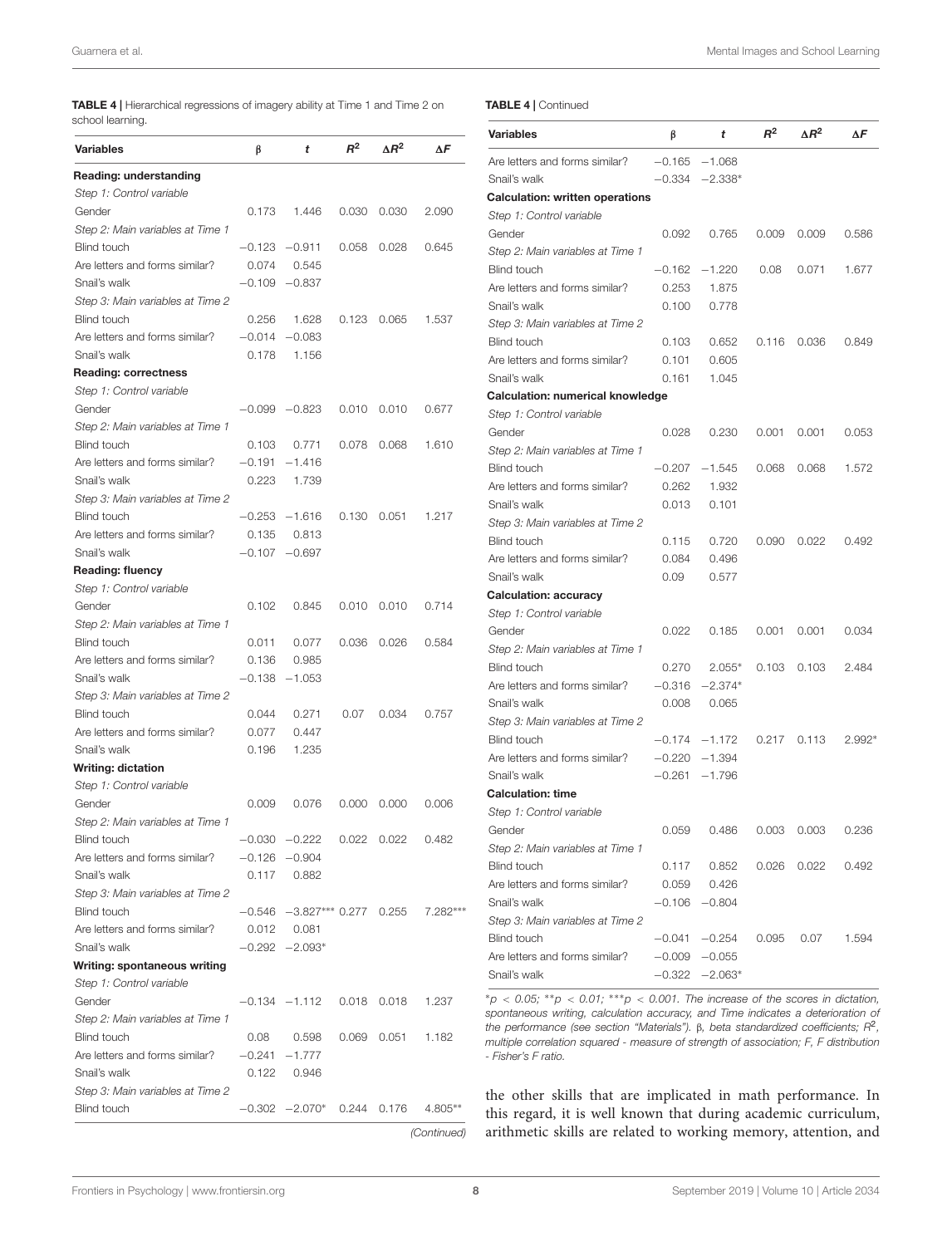phonological decoding [\(Furst and Hitch,](#page-11-30) [2000;](#page-11-30) [Fuchs et al.,](#page-11-31) [2006;](#page-11-31) [Commodari and Di Blasi,](#page-10-15) [2014;](#page-10-15) [Guarnera and D'Amico,](#page-11-23) [2014\)](#page-11-23).

Regarding to the capacity to create and inspect a mental image, regression analyses show that the performance on the Are letters and forms similar? task at Time 1 (aged 4–5) is predictive of the calculation accuracy. In particular, children who obtained high scores on this mental imagery task at Time 1 made fewer calculation errors 2 years later. The results of the study highlight the link between mental imagery processes and math skills, and in particular the connection between the capacity to use mental representations from a preschool age and the ability to compute during the early stages of math learning, confirming the recent literature [\(Rasmussen and Bisanz,](#page-12-6) [2005;](#page-12-6) [Barnes et al.,](#page-10-25) [2011;](#page-10-25) [Guarnera et al.,](#page-11-27) [2017\)](#page-11-27).

An interesting aspect of the present results is that Are letters and forms similar? task was not predictive the reading and writing skills. The absence of a relationship between this mental imagery task and reading skills depends, presumably, on characteristics of the task. This task measures very basic mental imagery skills, that are a key aspect of developing the prerequisite of reading skills. In preschool, children have, in fact, to acquire the ability to differentiate different shapes and characteristics, such as those that constitute letters. During their first years, children can easily recognize letters; for this reason, the ability measured by the tasks used in this study becomes less important for the future development of academic skills than other skills, such as phonological skills [\(Vellutino and Scanlon,](#page-12-12) [1982;](#page-12-12) [Vellutino et al.,](#page-12-8) [2004;](#page-12-8) [Pellerone et al.,](#page-11-32) [2018\)](#page-11-32).

Regarding to the capacity to generate a multisensory image at Time 2 (aged 6–7), regression analyses underline that the Blind touch task was predictive of writing skills, namely writing dictation and spontaneous writing abilities. In particular, children who obtained high scores on this mental imagery task made few mistakes on the two writing tasks. These results are consistent with the literature, which has underlined the usefulness of multisensory learning in reading and writing learning [\(Hulme,](#page-11-33) [1981;](#page-11-33) [Heller,](#page-11-34) [1982;](#page-11-34) [Hulme and Bradley,](#page-11-35) [1984;](#page-11-35) [Hulme et al.,](#page-11-36) [1987;](#page-11-36) [Itakura and Imamizu,](#page-11-37) [1994;](#page-11-37) [Bara](#page-10-4) [et al.,](#page-10-4) [2004\)](#page-10-4). For example, [Hulme et al.](#page-11-38) [\(1984\)](#page-11-38), in groups of children aged 3–8 years, show that is possible to achieve a greater level of learning of either real letter names or abstract letter-like forms when asked to find stimuli while producing the name than when they were asked only to repeat the symbol name.

It is interesting to point out that analyses reveal a link between the Blind touch task and writing ability but not with reading ability. Researches in this field are not without controversy. Although some studies have highlighted the importance of the tactile component during the acquisition of reading and writing skills [\(Hulme,](#page-11-33) [1981;](#page-11-33) [Heller,](#page-11-34) [1982;](#page-11-34) [Hulme and Bradley,](#page-11-35) [1984;](#page-11-35) [Hulme et al.,](#page-11-36) [1987;](#page-11-36) [Itakura and Imamizu,](#page-11-37) [1994;](#page-11-37) [Bara](#page-10-4) [et al.,](#page-10-4) [2004\)](#page-10-4), other studies have not found the same link [\(Vaughn et al.,](#page-12-13) [1992,](#page-12-13) [1993;](#page-12-14) [Masterson and Apel,](#page-11-39) [2006\)](#page-11-39). [Masterson](#page-11-39) [and Apel](#page-11-39) [\(2006\)](#page-11-39), in order to measure spelling knowledge for keyboard and handwriting tests, presented a list of 40 words to children in Grades 2 through 6. The results of the study indicated that children may spell equally well with a

keyboard and a pencil and that spelling knowledge draws on modality-free, lexical representations, which are included in long-term memory.

Regarding the capacity to generate and transform a mental image at Time 2, regression analyses underline that the performance on the Snail's walk task is a predictor of speed calculation. These results enforce the link between calculation abilities and mental imagery, according to the literature [\(Battista,](#page-10-8) [1990;](#page-10-8) [Hegarty and Kozhevnikov,](#page-11-10) [1999;](#page-11-10) [Reuhkala,](#page-12-7) [2001;](#page-12-7) [McKenzie](#page-11-12) [et al.,](#page-11-12) [2003;](#page-11-12) [Holmes and Adams,](#page-11-40) [2006\)](#page-11-40). In particular a study conducted by [Gunderson et al.](#page-11-21) [\(2012\)](#page-11-21) showed that the children's spatial abilities were predictors of the ability to make approximate calculations when they are eight.

It is interesting to point out that the same task (Snail's walk) at Time 1 does not predict the math abilities. In this regard, it can be hypothesized that the transformation process, which is the most complex in terms of cognitive effort, in the previous stage of development (4–5 years old) is not sufficiently developed to emerge as a predictor of mathematical skills, although it will emerge in the subsequent development phase (6–7 years old).

Furthermore, the Snail's walk task at Time 2 (6–7 years) is predictive of writing skills, namely dictation and spontaneous writing skills. Children who obtained high scores on this mental imagery tasks made few mistakes on the two writing tasks. Even in this case, the results confirm those of previous studies showing that writing also involves visuospatial processes [\(Hayes](#page-11-41) [and Flower,](#page-11-41) [1980;](#page-11-41) [Le Bigot et al.,](#page-11-42) [2009\)](#page-11-42).

It is interesting to point out that the data did not show any link between the performances in Snail's walk task and reading skills. Nevertheless, what is the connection between the capacity to transform mental images and linguistic and phonological skills remains ambiguous; in fact, some researches (e.g., [Guarnera et al.,](#page-11-43) [2013\)](#page-11-43) did not reveal differences in mental rotation performances between subjects with specific language impairments and those without; instead, other researches discovered that subjects with dyslexia performed worse than their peers without on tasks involving the mental rotation of figures and letters [\(Gildemeister](#page-11-44) [and Friedman,](#page-11-44) [1980;](#page-11-44) [Eden et al.,](#page-10-26) [1996;](#page-10-26) [Karádi et al.,](#page-11-45) [2001;](#page-11-45) [Rüsseler et al.,](#page-12-15) [2005\)](#page-12-15).

# **CONCLUSION**

In general terms, this study highlights the role of mental imagery processes in school learning. Specifically, the role of generation and inspection processes (basic mental imagery skills that require low cognitive effort) involved in Blind touch (generation) and Are letters and forms similar? (generation and inspection) tasks emerges at different times of development and as a function of different learning areas. The role of the generation process emerges in the school phase in relation to the learning area of writing, whereas the role of generation and inspection processes emerges only in preschool stage and in relation to the learning area of mathematics. For its part, the role of more complex ability, namely the mental transformation involved in the Snail's walk task, emerges only in the school phase in relation to both writing and mathematics learning.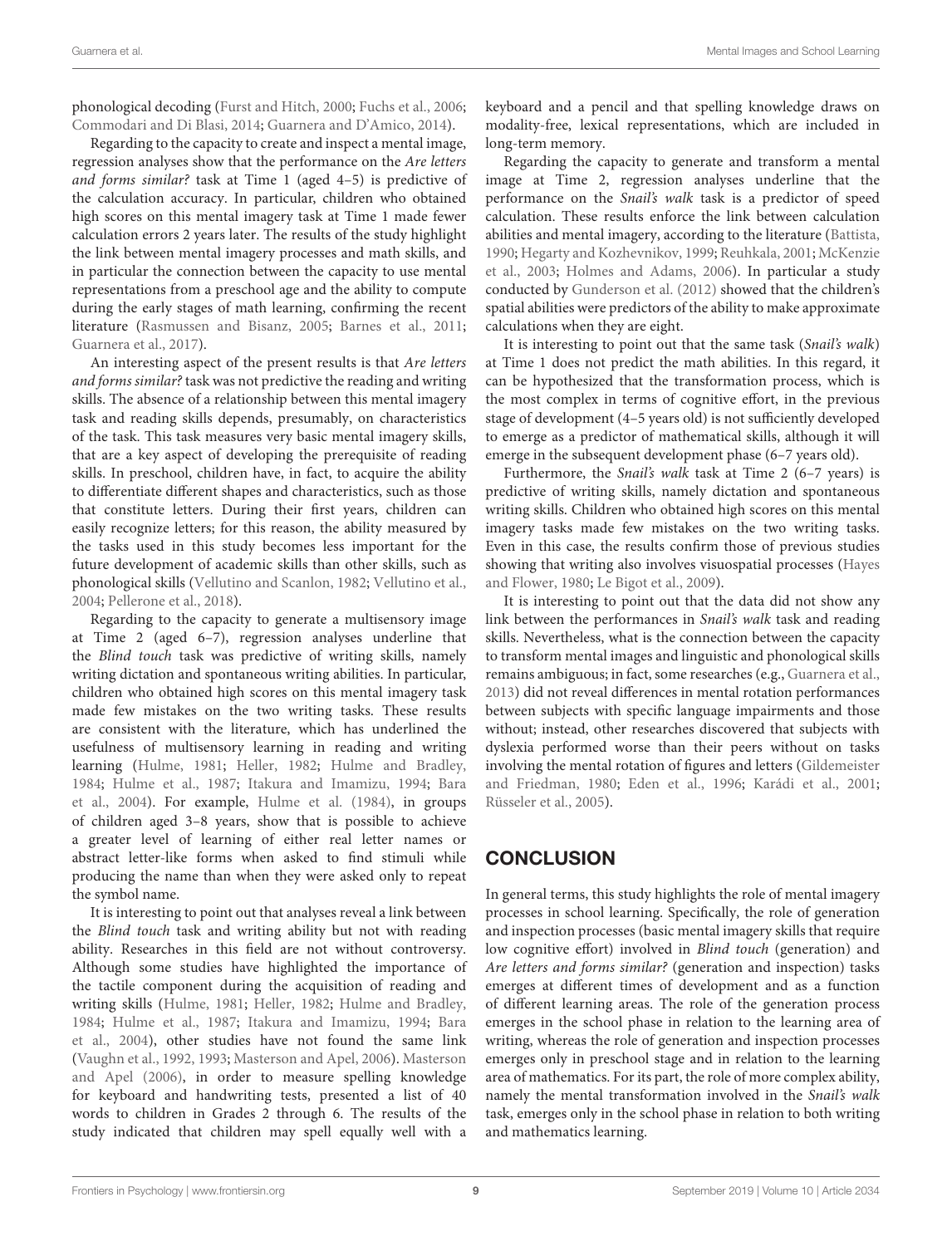

<span id="page-9-0"></span>FIGURE 1 | Main effects. \* $p < 0.05$ ; \*\*\* $p < 0.001$ . The increase of the scores in dictation, spontaneous writing, calculation accuracy, and time indicates a deterioration of the performance (see section "Materials").

Therefore the present study shows that the different imagery processes have a different impact on the learning as a function of the development phases and of the different learning areas.

In particular, in reference to the reading ability, it seems that none of the imagery processes considered has a predictive role.

Respect to transformation process, as already mentioned, the literature presents controversial results.

In reference to generation and inspection, it can be assumed that both processes are important in the even earlier stages of learning; in fact, in the first and second years of primary school, the reading acquisition process is already started. Therefore it would be interesting to verify the role of generation and inspection in more basic tasks, such as the recognition and discrimination of letters and syllables, rather than in reading passages.

Relative to writing, it seems that during 6–7 years old, generation and transformation processes are important. It can be hypothesized that - unlike reading - writing requires the support of imagery processes even in a learning acquisition phase that is already underway. In writing tasks, in fact, the ease of accessing orthographic representations, intended both as generation of individual letters and as transformation of the single sign when this must be combined with other signs that follow it or precede it, to form words, could be useful.

Regarding to the mathematics, it seems that both inspection and transformation processes are important but during different stages of development. The inspection, which implies the ability to grasp the details of the representations (for example both the numbers and the algorithmic symbols differ in small details), which us relevant to 4–5 years, ceases to be relevant at 6–7 years, to leave the place to the process of transformation, which is involved in many aspects of mathematical ability.

In sum, the results of the present study demonstrate that the different aspects in which mental imagery processes are articulated seem to be involved in some skills that constitute school learning. In fact the present research has focused on overtly observable performance effects during early skill acquisition, although neglecting the investigation of covert cognitive effects. From a theoretical point of view, future research might focus on the question how different domain-general ability contribute to the development of visual imagery processes.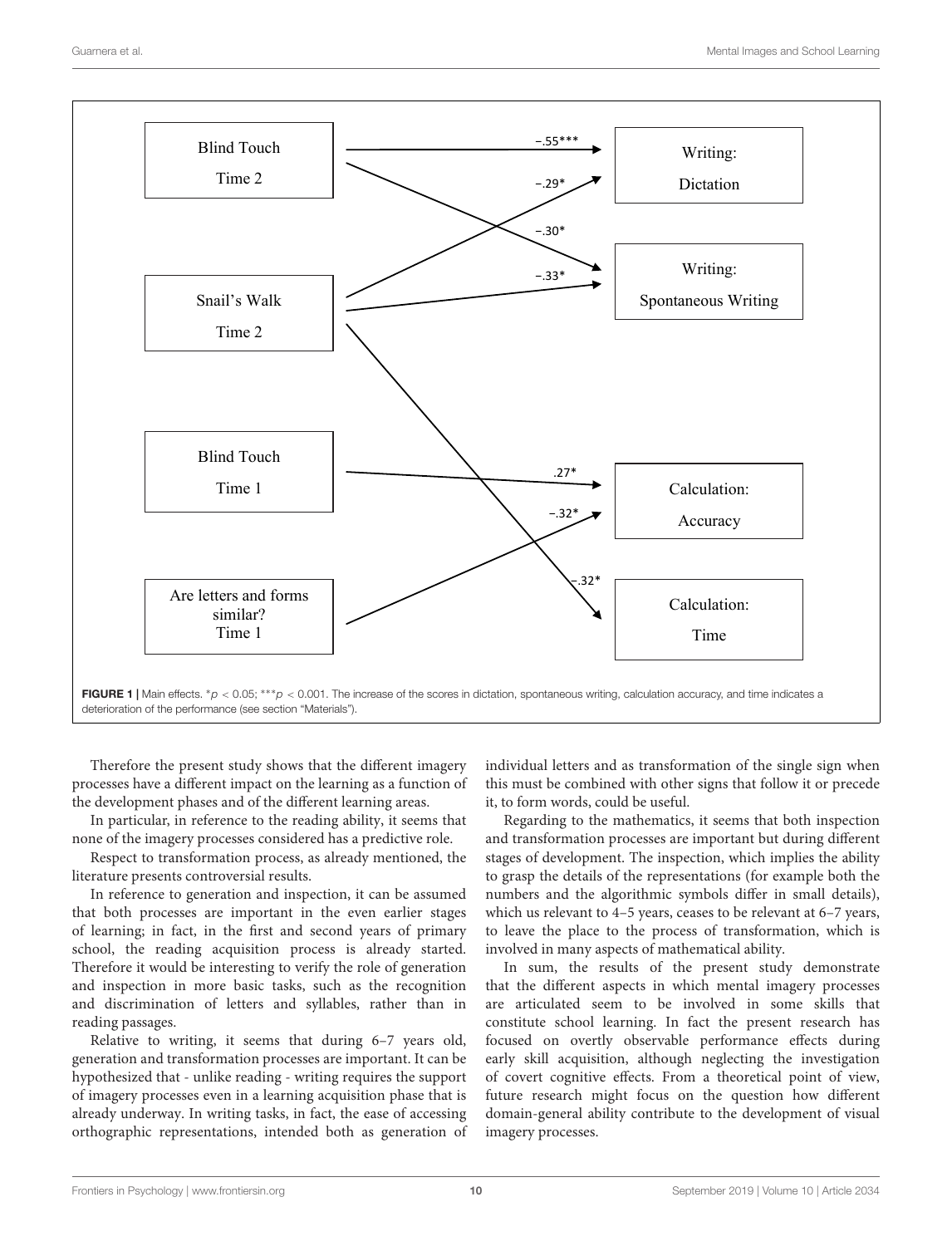The present study contains some limitations which must be acknowledged. The first limitation was the statistical population: in particular the reduced size of participant group, although being a longitudinal study, determines a difficulty to generalize these findings; for this reason, this study needs to be replicated with a larger group.

Another limitation is associated with an instrument restriction; in particular, the assessment of basic levels of development are not provided to allow the samples to be homogenized and to be able to affirm that the differences are in the measured aspects and not in the general development or levels of yield. Because of the large number of tests being administered, to include other instruments - in order to value the general developmental level was not feasible.

These findings emphasize the potential usefulness of a screening for mental imagery ability for schoolchildren to adopt effective measures to increase their mental imagery abilities. Further studies should investigate the relationship between mental imagery and learning difficulties. In fact, further studies should focus on this link, for mental imagery training could be useful not only for promoting school success but also for preventing learning difficulties. Intensive prevention trials focused on the use of mental imagery are relatively

# **REFERENCES**

- <span id="page-10-3"></span>Apel, K., and Masterson, J. J. (2001). Theory-guided spelling assessment and intervention. Lang. Speech Hear. Serv. Sch. 32, 182–195. [doi: 10.1044/0161-](https://doi.org/10.1044/0161-1461(2001/017)) [1461\(2001/017\)](https://doi.org/10.1044/0161-1461(2001/017))
- <span id="page-10-19"></span>Apel, K., Wolter, J. A., and Masterson, J. J. (2006). Effects of phonotactic and orthotactic probabilities during fast mapping on 5 year olds' learning to spell. Dev. Neuropsychol. 29, 21–42. [doi: 10.1207/s15326942dn2901-3](https://doi.org/10.1207/s15326942dn2901-3)
- <span id="page-10-20"></span>Bara, F., Gentaz, E., and Colé, P. (2007). Haptics in learning to read with children from low socio-economic status families. Br. J. Dev. Psychol. 25, 643–663. [doi:](https://doi.org/10.1348/026151007X186643) [10.1348/026151007X186643](https://doi.org/10.1348/026151007X186643)
- <span id="page-10-4"></span>Bara, F., Gentaz, E., Colé, P., and Sprenger-Charolles, L. (2004). The visuohaptic and haptic exploration of letters increases the kindergarten-children's understanding of the alphabetic principle. Cogn. Dev. 19, 433–449. [doi: 10.1016/](https://doi.org/10.1016/j.cogdev.2004.05.003) [j.cogdev.2004.05.003](https://doi.org/10.1016/j.cogdev.2004.05.003)
- <span id="page-10-25"></span>Barnes, K. A., Nelson, S. M., Cohen, A. L., Power, J. D., Coalson, R. S., Miezin, F. M., et al. (2011). Parcellation in left lateral parietal cortex is similar in adults and children. Cereb. Cortex 22, 1148–1158. [doi: 10.1093/cercor/](https://doi.org/10.1093/cercor/bhr189) [bhr189](https://doi.org/10.1093/cercor/bhr189)
- <span id="page-10-7"></span>Barnes, M. A., Stubbs, A., Raghubar, K. P., Taylor, H., Landry, S., et al. (2011). Mathematical skills in 3- and 5-year-olds with spina bifida and their typically developing peers: a longitudinal approach. J. Int. Neuropsychol. Soc. 17, 431– 444. [doi: 10.1017/S1355617711000233](https://doi.org/10.1017/S1355617711000233)
- <span id="page-10-8"></span>Battista, M. T. (1990). Spatial visualization and gender differences in high school geometry. J. Res. Math. Educ. 21, 47–60.
- <span id="page-10-6"></span>Blazhenkova, O. (2016). Vividness of object and spazial imagery. Percept. Mot. Skills 122, 490–508. [doi: 10.1177/0031512516639431](https://doi.org/10.1177/0031512516639431)
- <span id="page-10-11"></span>Carr, M., Alexeev, N., Wang, L., Barned, N., Horan, E., and Reed, A. (2018). The development of spatial skills in elementary school students. Child Dev. 89, 446–460. [doi: 10.1111/cdev.12753](https://doi.org/10.1111/cdev.12753)
- <span id="page-10-9"></span>Casey, M. B., Nuttall, R., Pezaris, E., and Benbow, C. P. (1995). The influence of spatial ability on gender differences in mathematics college entrance test scores across diverse samples. Dev. Psychol. 31, 697–705. [doi: 10.1037/0012-1649.31.](https://doi.org/10.1037/0012-1649.31.4.697) [4.697](https://doi.org/10.1037/0012-1649.31.4.697)
- <span id="page-10-24"></span>Castellano, S., Guarnera, M., and Di Nuovo, S. (2015). Imagery in healthy and in cognitively impaired aging. Clin. Gerontol. 28, 103–113. [doi: 10.1080/07317115.](https://doi.org/10.1080/07317115.2014.990599) [2014.990599](https://doi.org/10.1080/07317115.2014.990599)

inexpensive and could easily be carried out at schools and managed by teachers.

### DATA AVAILABILITY

All datasets generated for this study are included in the manuscript and/or the supplementary files.

### ETHICS STATEMENT

The administered survey was reviewed and approved by the Ethics Commission of Kore University of Enna, Italy.

### AUTHOR CONTRIBUTIONS

GV and SB performed the test administration and preliminary data analyses. MG and EC participated in conducting the literature review, and drafting the introduction, research objectives, and conclusions. MP made contributions in the study design, carrying out the statistical analyses, and drafting the results and the conclusions.

- <span id="page-10-15"></span>Commodari, E., and Di Blasi, M. (2014). The role of the different components of attention on calculation skill. Learn. Individ. Differ. 32, 225–232. [doi: 10.1016/j.](https://doi.org/10.1016/j.lindif.2014.03.005) [lindif.2014.03.005](https://doi.org/10.1016/j.lindif.2014.03.005)
- <span id="page-10-16"></span>Commodari, E., Guarnera, M., Di Stefano, A., and Di Nuovo, S. (2019). Children learn to read: how visual analysis and mental imagery contribute to the reading performances at different stages of reading acquisition. J. Psycholinguist. Res. [doi: 10.1007/s10936-019-09671-w](https://doi.org/10.1007/s10936-019-09671-w) [Epub ahead of print].
- <span id="page-10-1"></span>Coon, D., and Mitterer, J. O. (2011). Psicologia Generale. eds F. Giusberti, P. E. Ricci Bitti, L. Bonfiglioli, and E. Gambetti, (Torino: UTET Università).
- <span id="page-10-21"></span>Cornoldi, C., Colpo, G., and Group, M. T. (1995). Prove di Lettura MT. Firenze: Organizzazioni Speciali.
- <span id="page-10-22"></span>Cornoldi, C., Lucangeli, D., and Bellina, M. (2002). AC-MT Test di Valutazione Delle Abilità di Calcolo. Trento: Erickson.
- <span id="page-10-13"></span>D'Amico, A., and Guarnera, M. (2005). Exploring working memory in children with low arithmetical achievement. Learn. Individ. Differ. 15, 189–202. [doi:](https://doi.org/10.1016/j.lindif.2005.01.002) [10.1016/j.lindif.2005.01.002](https://doi.org/10.1016/j.lindif.2005.01.002)
- <span id="page-10-23"></span>Di Nuovo, S., Castellano, S., and Guarnera, M. (2014). MIT- Mental Imagery Test. Firenze: Hogrefe.
- <span id="page-10-14"></span>Ecalle, J., Magnan, A., and Biot-Chevrier, C. (2008). Alphabet knowledge and early literacy skills in French beginning readers. Eur. J. Dev. Psychol. 5, 303–325.
- <span id="page-10-26"></span>Eden, G., Stein, J. F., Wood, H. M., and Wood, F. B. (1996). Visuospatial judgement in reading disabled and normal children. Percept. Mot. Skills 82, 155–177.
- <span id="page-10-5"></span>Ehri, L. C. (1995). Phases of development in learning to read words by sight. J. Res. Read. 18, 116–125.
- <span id="page-10-18"></span>Ehri, L. C. (2005). Learning to read words: theory, findings and issue. Sci. Stud. Read. 9, 167–188. [doi: 10.1207/s1532799xssr0902-4](https://doi.org/10.1207/s1532799xssr0902-4)
- <span id="page-10-2"></span>Ehri, L. C., and Wilce, L. S. (1982). Recognition of spellings printed in lower and mixed case: evidence for orthographic images. J. Read. Behav. 14, 219–230.
- <span id="page-10-12"></span>Evans, M. A., Shaw, D., and Bell, M. (2000). Home literacy activities and their influence onearly literacy skills. Can. J. Exp. Psychol. 54, 65–75.
- <span id="page-10-10"></span>Farah, M. J., Hammond, K. M., Levine, D. N., and Calvanio, R. (1988). Visual and spatial mental imagery: dissociable systems of representation. Cogn. Psychol. 20, 439–462. [doi: 10.1016/0010-0285\(88\)90012-6](https://doi.org/10.1016/0010-0285(88)90012-6)
- <span id="page-10-17"></span>Feigenson, L., Dehaene, S., and Spelke, E. (2004). Core systems of number. Trends Cogn. Sci. 8, 307–314.
- <span id="page-10-0"></span>Fennema, E. H. (1959). Mental imagery and the reading process. Elem. Sch. J. 59, 286–289.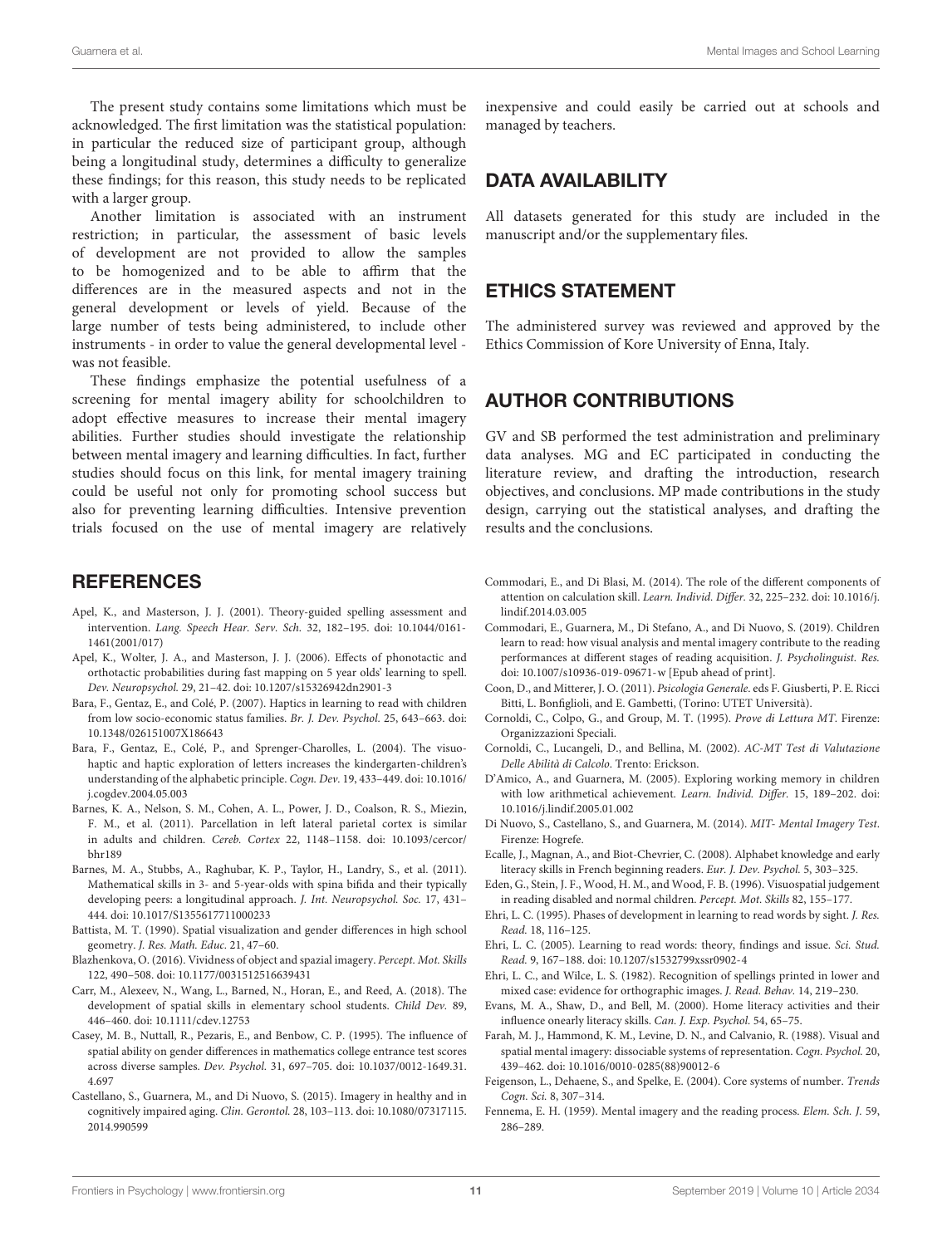- <span id="page-11-31"></span>Fuchs, L., Fuchs, D., Compton, D., Powell, S., Seethaler, P., Capizzi, A., et al. (2006). The cognitive correlates of third-grade skills in arithmetic, algorithmic computation and arithmetic word problems. J. Educ. Psychol. 98, 29–43. [doi:](https://doi.org/10.1037/0022-0663.98.1.29) [10.1037/0022-0663.98.1.29](https://doi.org/10.1037/0022-0663.98.1.29)
- <span id="page-11-30"></span>Furst, A. J., and Hitch, G. J. (2000). Separate roles for executive and phonological components of working memory in mental arithmetic. Mem. Cogn. 28, 774–782.
- <span id="page-11-44"></span>Gildemeister, J. E., and Friedman, P. (1980). Differences in visual analysis and sequence memory of skilled and poor readers. Percept. Mot. Skills 51(3 pt 1):852.
- <span id="page-11-43"></span>Guarnera, M., Commodari, E., and Peluso, C. (2013). Rotation and generation of mental imagery in children wuth specific language impairment. Acta Pediatrica 102, 539–543. [doi: 10.1111/apa.12162](https://doi.org/10.1111/apa.12162)
- <span id="page-11-23"></span>Guarnera, M., and D'Amico, A. (2014). Training of attention in children with low arithmetical achievement. Eur. J. Psychol. 10, 277–290. [doi: 10.23668/](https://doi.org/10.23668/psycharchives.1085) [psycharchives.1085](https://doi.org/10.23668/psycharchives.1085)
- <span id="page-11-27"></span>Guarnera, M., Faraci, P., Commodari, E., and Buccheri, S. L. (2017). Mental imagery and school readiness. Psychol. Rep. 120, 1058–1077. [doi: 10.1177/](https://doi.org/10.1177/0033294117717262) [0033294117717262](https://doi.org/10.1177/0033294117717262)
- <span id="page-11-1"></span>Guarnera, M., Magnano, P., Pellerone, M., Cascio, M. I., Squatrito, V., and Buccheri, S. L. (2018). Facial expressions and the ability to recognize emotions from the eyes or mouth. A comparison among old adults, young adults, and children. J. Genet. Psychol. 179, 297–310. [doi: 10.1080/00221325.2018.150](https://doi.org/10.1080/00221325.2018.1509200) [9200](https://doi.org/10.1080/00221325.2018.1509200)
- <span id="page-11-21"></span>Gunderson, E. A., Ramirez, G., Beiolck, S. L., and Levine, S. C. (2012). The relation between spatial skill and early number knowledge: the role of the linear number line. Dev. Psychol. 48, 1229–1241. [doi: 10.1037/a0027433](https://doi.org/10.1037/a0027433)
- <span id="page-11-41"></span>Hayes, J. R., and Flower, L. S. (1980). "Identifying the organization of writing processes," in Cognitive Processes in Writing, eds L. Gregg, and E. R. Steinberg, (Hillsdale, NJ: Erlbaum), 3–30.
- <span id="page-11-10"></span>Hegarty, M., and Kozhevnikov, M. (1999). Types of visual-spatial representations and mathematical problem solving. J. Educ. Psychol. 91, 684–689. [doi: 10.1037/](https://doi.org/10.1037/0022-0663.91.4.684) [0022-0663.91.4.684](https://doi.org/10.1037/0022-0663.91.4.684)
- <span id="page-11-34"></span>Heller, M. A. (1982). Visual and tactual texture perception: intersensory cooperation. Percept. Psychophys. 31, 339–344.
- <span id="page-11-40"></span>Holmes, J., and Adams, J. W. (2006). Working memory and children's mathematical skills: implications for mathematical development and mathematical curricula. Educ. Psychol. 26, 339–366. [doi: 10.1080/014434105](https://doi.org/10.1080/01443410500341056) [00341056](https://doi.org/10.1080/01443410500341056)
- <span id="page-11-33"></span>Hulme, C. (1981). Reading Retardation and Multi-Sensory Teaching. London: Routledge and Kegan Paul Ltd.
- <span id="page-11-35"></span>Hulme, C., and Bradley, L. (1984). "An experimental study of multisensory teaching with normal and retarded readers," in Dyslexia: A Global Issue, eds R. Malatesha, and H. Whitaker, (The Hague: Martinus Nijhoff), 431–443.
- <span id="page-11-36"></span>Hulme, G., Monk, A., and Ives, S. (1987). Some experimental studies of multisensory teaching: the effects of manual tracing on children's paired-associate learning. Br. J. Dev. Psychol. 5, 299–307.
- <span id="page-11-38"></span>Hulme, C., Thomson, N., Muir, C., and Lawrence, A. (1984). Speech rate and the development of short-term memory span. J. Exp. Child Psychol. 38, 241–253. [doi: 10.1016/0022-0965\(84\)90124-3](https://doi.org/10.1016/0022-0965(84)90124-3)
- <span id="page-11-29"></span>Hussey, E. P., Smolinsky, J. G., Piryatinsky, I., Budson, A. E., and Brandon, A. A. (2012). Using mental imagery to improve memory in patients with Alzheimer disease. Alzheimer Dis. Assoc. Disord. 26, 124–134.
- <span id="page-11-37"></span>Itakura, S., and Imamizu, K. (1994). An exploratory study of mirror-image shape discrimination in young children: vision and touch. Percept. Mot. Skill 78, 83–88. [doi: 10.2466/pms.1994.78.1.83](https://doi.org/10.2466/pms.1994.78.1.83)
- <span id="page-11-17"></span>Jordan, N. C., Kaplan, D., Ramineni, C., and Locuniak, M. N. (2009). Early math matters: kindergarten number competence and later mathematics outcomes. Dev. Psychol. 45, 850–867. [doi: 10.1037/a0014939](https://doi.org/10.1037/a0014939)
- <span id="page-11-26"></span>Jorm, A., and Share, D. (1983). Phonological recoding and reading acquisition. Appl. Psycholinguist. 4, 103–147.
- <span id="page-11-45"></span>Karádi, K., Kovács, B., Szepesi, T., Szabó, I., and Kállai, J. (2001). Egocentric mental rotation in hungarian dyslexic children. Dyslexia 7, 3–11. [doi: 10.1002/dys.182](https://doi.org/10.1002/dys.182)
- <span id="page-11-9"></span>Kirby, J. R., Moore, E. J., and Schofield, N. J. (1988). Verbal and visual learning styles. Contemp. Educ. Psychol. 13, 169–184.
- <span id="page-11-8"></span>Koenig, O., Kosslyn, S. M., and Wolff, P. (1991). Mental imagery and dyslexia: a deficit in processing multipart visual objects? Brain. Lang. 41, 381–394. [doi:](https://doi.org/10.1016/0093-934X(91)90162-T) [10.1016/0093-934X\(91\)90162-T](https://doi.org/10.1016/0093-934X(91)90162-T)
- <span id="page-11-2"></span>Kosslyn, S. M. (1994). Image and Brain: The Resolution of Imagery Debate. Cambridge: M.I.T. Press.
- <span id="page-11-3"></span>Kosslyn, S. M. (1999). Le Immagini Nella Mente. CREARE ed Utilizzare le Immagini nel Cervello. Firenze: Giunti.
- <span id="page-11-5"></span>Kosslyn, S. M., Ganis, G., and Thompson, W. L. (2001). Neural foundations of imagery. Nat. Rev. Neurosci. 2, 635–642.
- <span id="page-11-15"></span>Kozhevnikov, M., and Blazhenkova, O. (2013). "Individual differences in object versus spatial imagery: from neural correlates to real-world applications," in Multisensory Imagery, eds S. Lacey and R. Lawson (New York, NY: Springer), 299–318.
- <span id="page-11-11"></span>Kozhevnikov, M., Kosslyn, S. M., and Shephard, J. (2005). Spatial versus object visualizers: a new characterization of visual cognitive style. Mem. Cognit. 33, 710–726.
- <span id="page-11-18"></span>La Paro, K. M., and Pianta, R. C. (2000). Predicting children's competence in the early school years: a meta-analytic review. Rev. Educ. Res. 70, 443–484.
- <span id="page-11-42"></span>Le Bigot, N., Passerault, J.-M., and Olive, T. (2009). Memory for words location in writing. Psychol. Res. 73, 89–97. [doi: 10.1007/s00426-008-0135-9](https://doi.org/10.1007/s00426-008-0135-9)
- <span id="page-11-24"></span>Lemer, C., Dehaene, S., Spelke, E., and Cohen, L. (2003). Approximate quantities and exact number words: dissociable systems. Neuropsychologia 41, 1942–1958. [doi: 10.1016/S0028-3932\(03\)00123-4](https://doi.org/10.1016/S0028-3932(03)00123-4)
- <span id="page-11-13"></span>Levine, D. N., Warach, J., and Farah, M. (1985). Two visual systems in mental imagery: dissociation of "what" and "where" in imagery disorders due to bilateral posterior cerebral lesions. Neurology 35, 1010–1018. [doi: 10.1212/](https://doi.org/10.1212/WNL.35.7.1010) [WNL.35.7.1010](https://doi.org/10.1212/WNL.35.7.1010)
- <span id="page-11-28"></span>Linn, M., and Petersen, A. (1985). Emergence and characterization of sex differences in spatial ability: a metaanalysis. Child Dev. 56, 1479–1498. [doi:](https://doi.org/10.2307/1130467) [10.2307/1130467](https://doi.org/10.2307/1130467)
- <span id="page-11-39"></span>Masterson, J. J., and Apel, K. (2006). Effect of modality on spelling words varying in linguistic demands. Dev. Neuropsychol. 29, 261–277. [doi: 10.1207/](https://doi.org/10.1207/s15326942dn2901_13) [s15326942dn2901\\_13](https://doi.org/10.1207/s15326942dn2901_13)
- <span id="page-11-22"></span>McCutchen, D. (2005). "Cognitive factors in the development of children's writing," in Handbook of Writing Research, eds C. A. MacArthur, S. Graham, and J. Fitzgerald, (New York, NY: Guilford Press), 115–130.
- <span id="page-11-12"></span>McKenzie, B., Bull, R., and Gray, C. (2003). The effects of phonological and visualspatial interference on children's arithmetical performance. Educ. Child Psychol. 20, 93–107.
- <span id="page-11-7"></span>Metsala, J., and Ehri, L. C. (1998). Word Recognition in Beginning Reading. Mahwah, NJ: Lawrence Erlbaum.
- <span id="page-11-14"></span>Milner, A. D., and Goodale, M. A. (1995). The Visual Brain in Action. Oxford: Oxford University Press.
- <span id="page-11-19"></span>Orsolini, M., Fanari, R., Tosi, V., De Nigris, B., and Carrier, R. (2006). From phonologicalrecoding to lexical reading: a longitudinal study on reading development in Italian. Lang. Cogn. Process. 21, 576–607.
- <span id="page-11-4"></span>Pearson, D. G., Deeprose, C., Wallace-Hadrill, S. M. A., Heyes, S. B., and Holmes, E. A. (2013). Assessing mental imagery in clinical psychology: a review of imagery measures and a guiding framework. Clin. Psychol. Rev. 33, 1–23. [doi:](https://doi.org/10.1016/j.cpr.2012.09.001) [10.1016/j.cpr.2012.09.001](https://doi.org/10.1016/j.cpr.2012.09.001)
- <span id="page-11-6"></span>Pellerone, M. (2013). Time perception in children with developmental dyscalculia. Procedia Soc. Behav. Sci. 103, 1220–1227. [doi: 10.1016/j.sbspro.2013.10.450](https://doi.org/10.1016/j.sbspro.2013.10.450)
- <span id="page-11-32"></span>Pellerone, M., Ramaci, T., and Miccichè, S. (2018). Identity, family, relationships among groups and socioeducational disadvantage as factors of school failure: a cross-sectional study in a group of junior high school students of the sicilian hinterland. World Futures 74, 321–342. [doi: 10.1080/02604027.2018.14](https://doi.org/10.1080/02604027.2018.1492293) [92293](https://doi.org/10.1080/02604027.2018.1492293)
- <span id="page-11-0"></span>Pellerone, M., Ramaci, T., Parrello, S., Guariglia, P., and Giaimo, F. (2017). Psychometric properties and validation of the Italian version of the family assessment measure 3rd Edn – short version – in a nonclinical sample. Psychol. Res. Behav. Manag. 10, 69–77. [doi: 10.2147/PRBM.](https://doi.org/10.2147/PRBM.S128313) [S128313](https://doi.org/10.2147/PRBM.S128313)
- <span id="page-11-25"></span>Piazza, M., Pica, P., Izard, V., Spelke, E. S., and Dehaene, S. (2013). Education enhances the acuity of the nonverbal approximate number system. Psychol. Sci. 24, 1037–1043. [doi: 10.1177/0956797612464057](https://doi.org/10.1177/0956797612464057)
- <span id="page-11-16"></span>Pinto, G., Bigozzi, L., Accorti Gamannossi, B., and Vezzani, C. (2008). L'alfabetizzazione emergente: validazione di un modello per la lingua italiana. Giornale italiano di psicologia 35, 961–978.
- <span id="page-11-20"></span>Pinto, G., Bigozzi, L., Gamannossi Accorti, B., and Vezzani, C. (2009). Emergent literacy and learning to write: a predictive model for Italian language. Eur. J. Psychol. Educ. 24, 61–78.